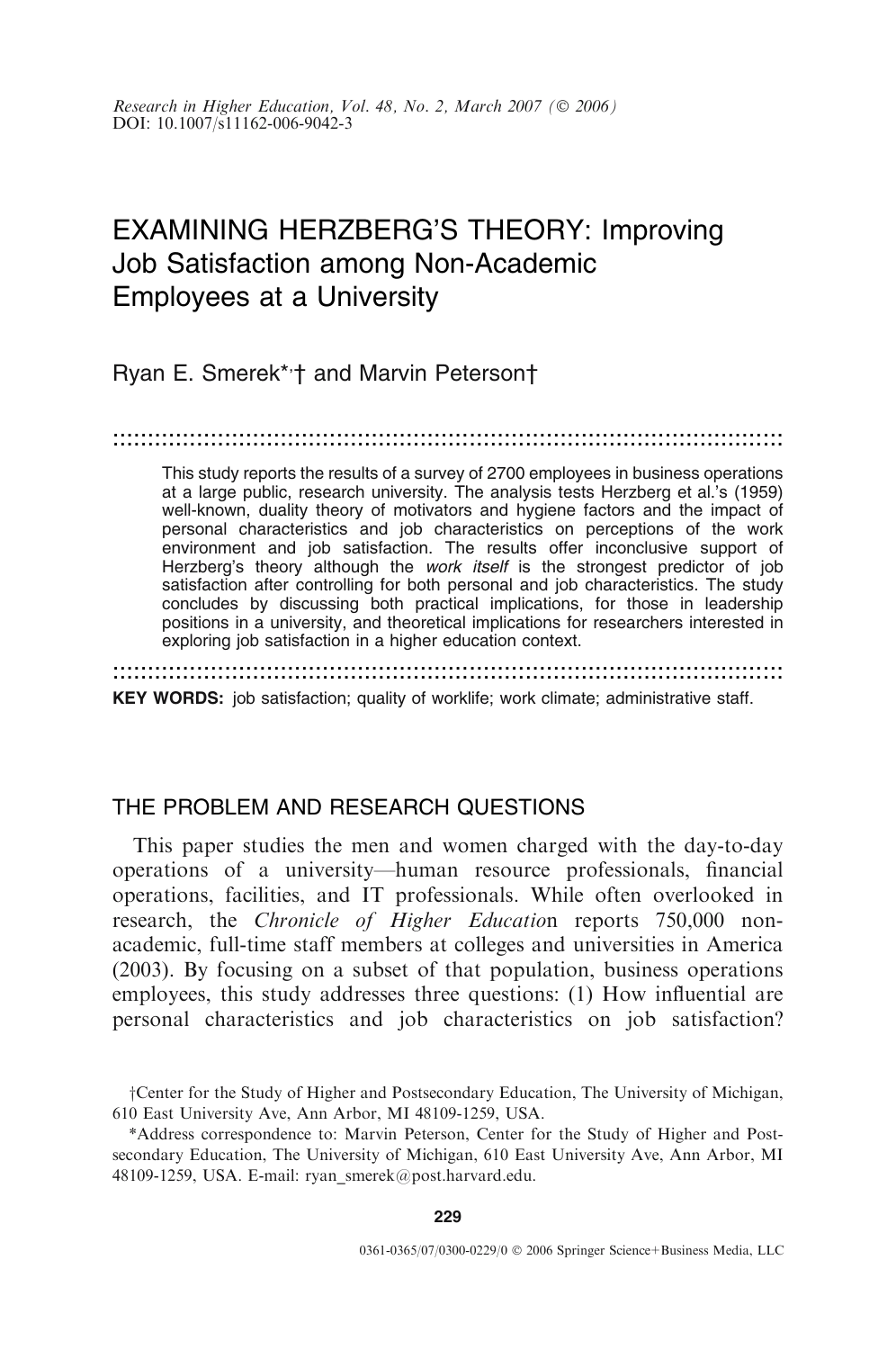(2) What are the greatest predictors of job satisfaction? (3) And can Herzberg's duality theory of motivators and hygiene factors be verified in a higher education context? The importance of this research is not only in testing Herzberg's duality theory and expanding our knowledge of this concept in higher education, but also, in pinpointing the levers to improve the worklife in a university. Thus, this research has both theoretical and practical implications for understanding higher education.

## LITERATURE REVIEW

Understanding job satisfaction requires knowing some of the major debates in the field of industrial psychology. The concept of job satisfaction emerged in this area and Herzberg's duality theory is one of its major postulates. In higher education, job satisfaction, particularly among administrators, has been sparsely examined, and cumulatively the studies in this area suggest there is little unity in understanding job satisfaction in a college or university context. This paper begins by reviewing Herzberg's duality theory then summarizes the understanding of job satisfaction in higher education.

#### Herzberg's Duality Theory of Job Satisfaction

In 1968, Behling, Labowitz, and Kosmo reviewed the controversy surrounding Herzberg's duality theory and the more conventional uniscalar approach to measuring satisfaction. The debate began with the publication of Herzberg's book The Motivation to Work (1959), in which interviews with 200 engineers and accountants were outlined. Subjects were asked to describe ''any kind of story you like—either a time when you felt exceptionally good or a time when you felt exceptionally bad about your job'' (1959, 35). Over the course of twelve investigations in similar organizations, Herzberg classified the work dimensions into motivators and hygiene factors. Motivators were the satisfying events described in the interviews. They included achievement, recognition, work itself, responsibility, advancement, and growth.

When employees recalled a story where they felt ''exceptionally bad'' they often spoke of the following factors: company policy and administration, supervision, relationship with supervisor, work conditions, salary, relationships with peers, personal life, relationships with subordinates, status, and security. Herzberg classified these ten events as hygiene factors and he noticed that they were primarily disruptions in the external work context, while the motivators dealt with internal states of mind. Thus, Herzberg concluded his duality theory of job satisfaction which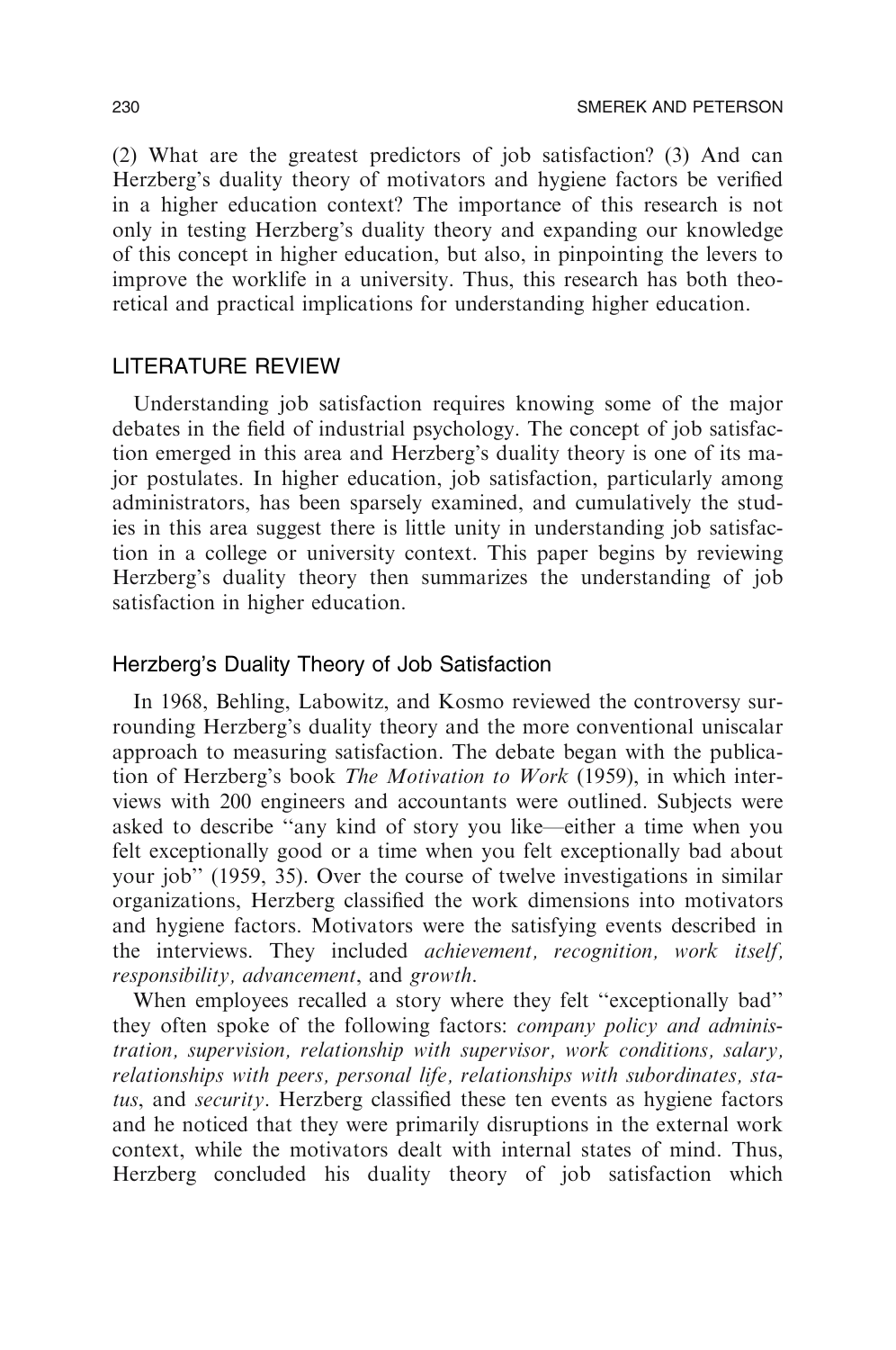contrasted with the traditional notion of factors impacting employees on a uniscalar continuum. For example, traditionally it was thought you could increase salary, supervision, or company policy and that would increase an employee toward greater job satisfaction. In Herzberg's mind you could not improve job satisfaction by improving any of the 10 hygiene factors; you could only improve job satisfaction by increasing the six motivators.

Furthermore, the absence of the motivators would not lead to job dissatisfaction, just not job satisfaction. For example, if an employee did not have recognition or achievement this would not lead to job dissatisfaction, but they were unlikely to be motivated either. Essentially, the six motivators and ten hygiene factors were working in two different realms in affecting job attitudes. Herzberg's concept was a radical departure from current thinking (Behling et al., 1968) and is summarized in Herzberg's statement that, ''The opposite of job satisfaction is not job dissatisfaction but, rather, no job satisfaction; and similarly, the opposite of job dissatisfaction is not job satisfaction, but no job dissatisfaction'' (1987, 4).

A number of other researchers were able to verify Herzberg's motivator-hygiene duality, and they were summarized in his 1966 book Work and the Nature of Man. However, Herzberg was highly criticized by psychologists who said he had investigated a narrow range of jobs, and used only one measure of job attitudes (Ewen, 1964). Researchers also argued that Herzberg was uncovering people making themselves ''look good'' by attributing positive events to internal factors and negative experiences to external events (Vroom, 1964). Ultimately, the two camps of psychologist diverged dramatically, and in the end, different results would come from different research techniques. When Herzberg's critical-incident method of interviewing employees was used it gave results that supported his duality theory. Just as consistently, research gathered using a uniscalar model would conflict with Herzberg's theory (Behling et al., 1968).

#### Job Satisfaction in a Higher Education Context

In a higher education context, faculty job satisfaction has been the primary focus of research (Austin and Gamson, 1983). Hagedorn (1994) tested a causal model among faculty at different stages of career development and found that satisfaction with salary, total work hours, and support of colleagues affected the level of stress. The level of stress, in turn, impacted satisfaction. Olsen, Maple, and Stage (1995) found a direct effect between faculty job satisfaction and the intrinsic variables of control over one's career and satisfaction of academic work.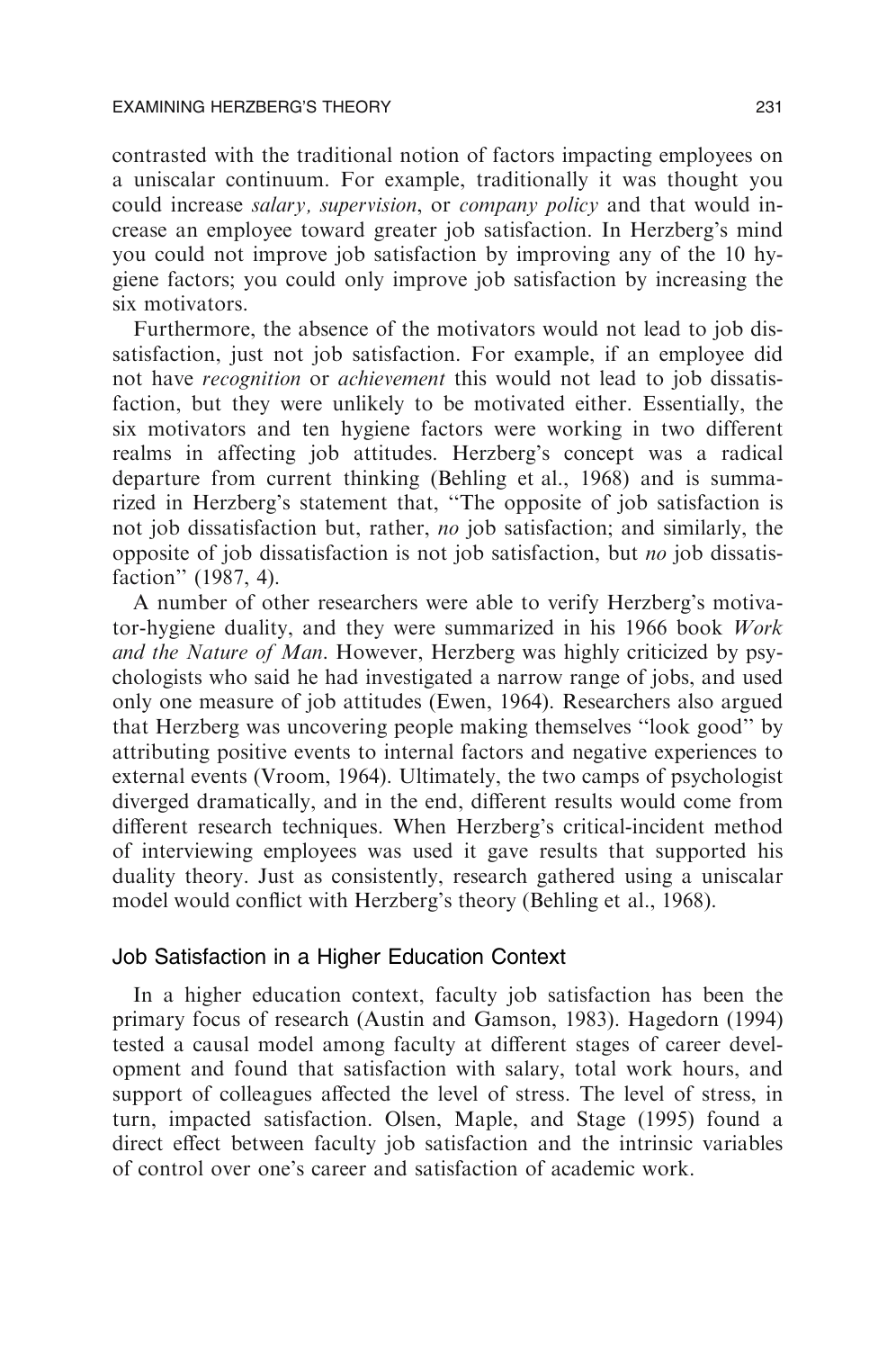Complementing the studies of faculty worklife, most of the research on administrators examines particular roles such as department chairs or academic deans. The role of the president has been comprehensively examined—a role which differs greatly from other administrators. In research about job satisfaction among administrators more generally, Volkwein, Malik, and Napierski-Prancl (1998) find that perceptions of teamwork and interpersonal work stress are the best predictors of satisfaction. In their study, Volkwein et al. sought to assess the affect of the regulatory climate on job satisfaction but found no direct relationship, a notion that supports Herzberg's theory. Instead, teamwork was positively associated with satisfaction while interpersonal work stress had a negative link. Volkwein and Parmley (2000) found similar results in a study comparing administrative satisfaction in public and private universities. The fact that teamwork, which could be similar to Herzberg's relationship with co-workers, is positively associated with satisfaction partly disconfirms Herzberg's duality theory.

In examining morale, Johnsrud and Rosser (1999) found that perceptions of recognition, discrimination, external relations, and mobility were the best explanatory variables of job satisfaction among midlevel administrators. Volkwein and Zhou (2003) tested a model of administrative job satisfaction and found that organizational, environmental, and individual traits proved to be less influential than features such as teamwork, job security, and interpersonal harmony. They concluded that ''the model suggests that overall satisfaction is the product of a complex balance of many ingredients'' (166). Finally, in examining union membership, Vander Putten, McLendon, and Peterson (1997) discovered that union-affiliated staff members perceive the work environment more negatively than non-union staff. In sum, these studies give no conclusive confirmation or disconfirmation of Herzberg's duality theory. On par, however, they do not indicate a clear delineation as his theory suggests.

In summarizing job satisfaction studies in higher education, Johnsrud (2002) reviewed the recent literature devoted to both faculty and administrative worklife and grouped the studies into three categories: those that describe and explore differences in the quality of worklife by personal characteristics (e.g. by sex, race/ethnicity, or tenure); those that determine the impact of the quality of worklife on attitudes (e.g. stress, morale, satisfaction, and commitment); and those that attempt to explain behavioral outcomes caused by the quality of worklife (e.g. turnover, productivity, and performance). This paper links the first and second category by exploring the effects of personal characteristics on job satisfaction and the effects of the perceived work environment on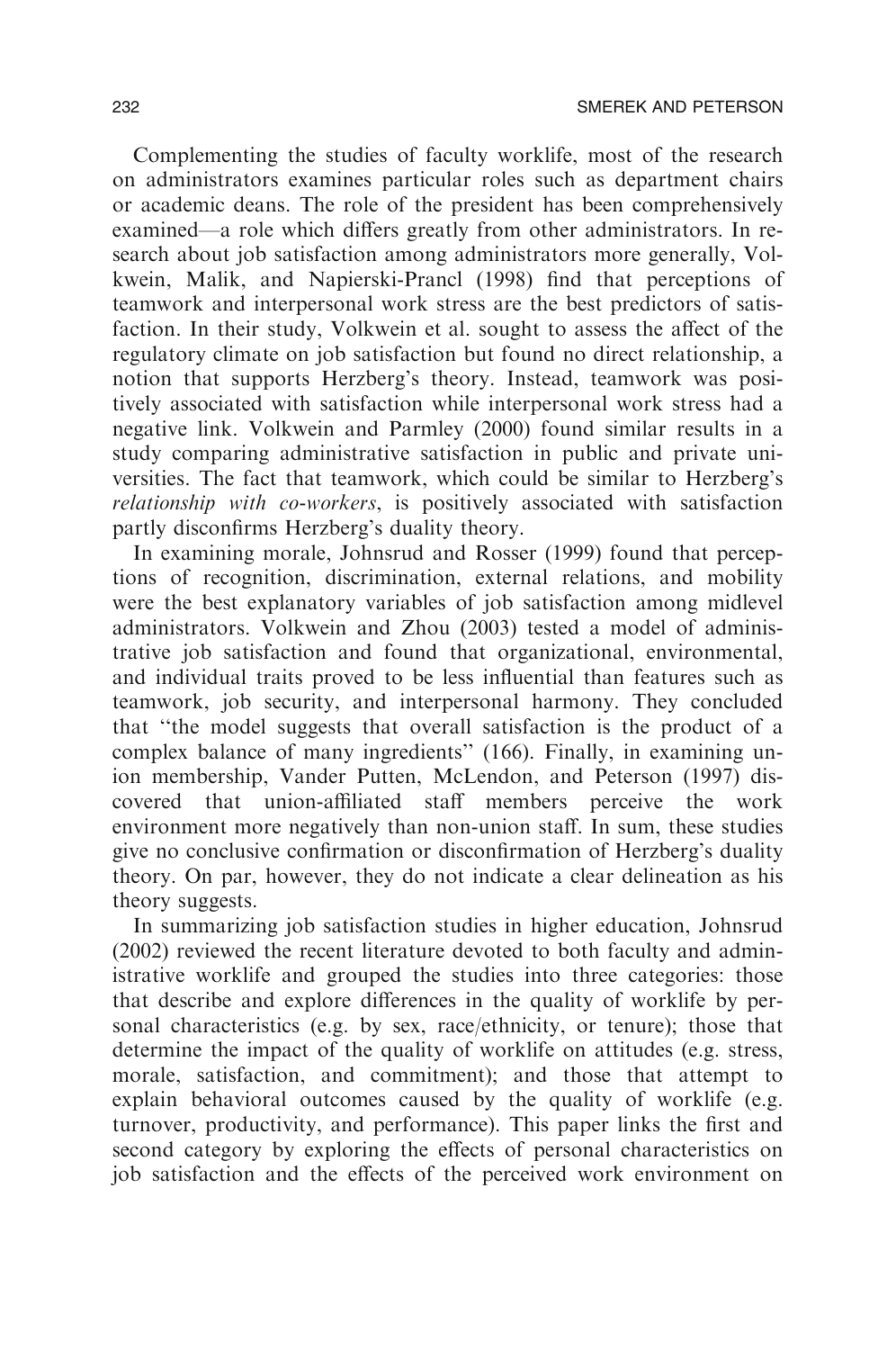job satisfaction. In sum, the higher education literature does not have a conclusive notion of what comprises job satisfaction among administrators in a college or university, and this study helps build our understanding of this phenomenon.

## CONCEPTUAL MODEL AND RESEARCH QUESTIONS

A conceptual model was built to visualize the interrelationships of the variables and is based upon the preceding literature review (Spencer, 1997; Vander Putten et al., 1997; Volkwein and Zhou, 2003). The model, reflecting the literature review, contains the major constructs: personal characteristics, job characteristics, perceived work environment (intrinsic and extrinsic) and job satisfaction (see Fig. 1). Variables within each construct are identified later. Overall, the conceptual model frames the three research questions driving the study: How influential are personal characteristics and job characteristics on job satisfaction? What are the greatest predictors of job satisfaction? And is Herzberg's duality theory of motivators and hygiene factors verified in this higher education context?



FIG. 1 Model for assessing job satisfaction.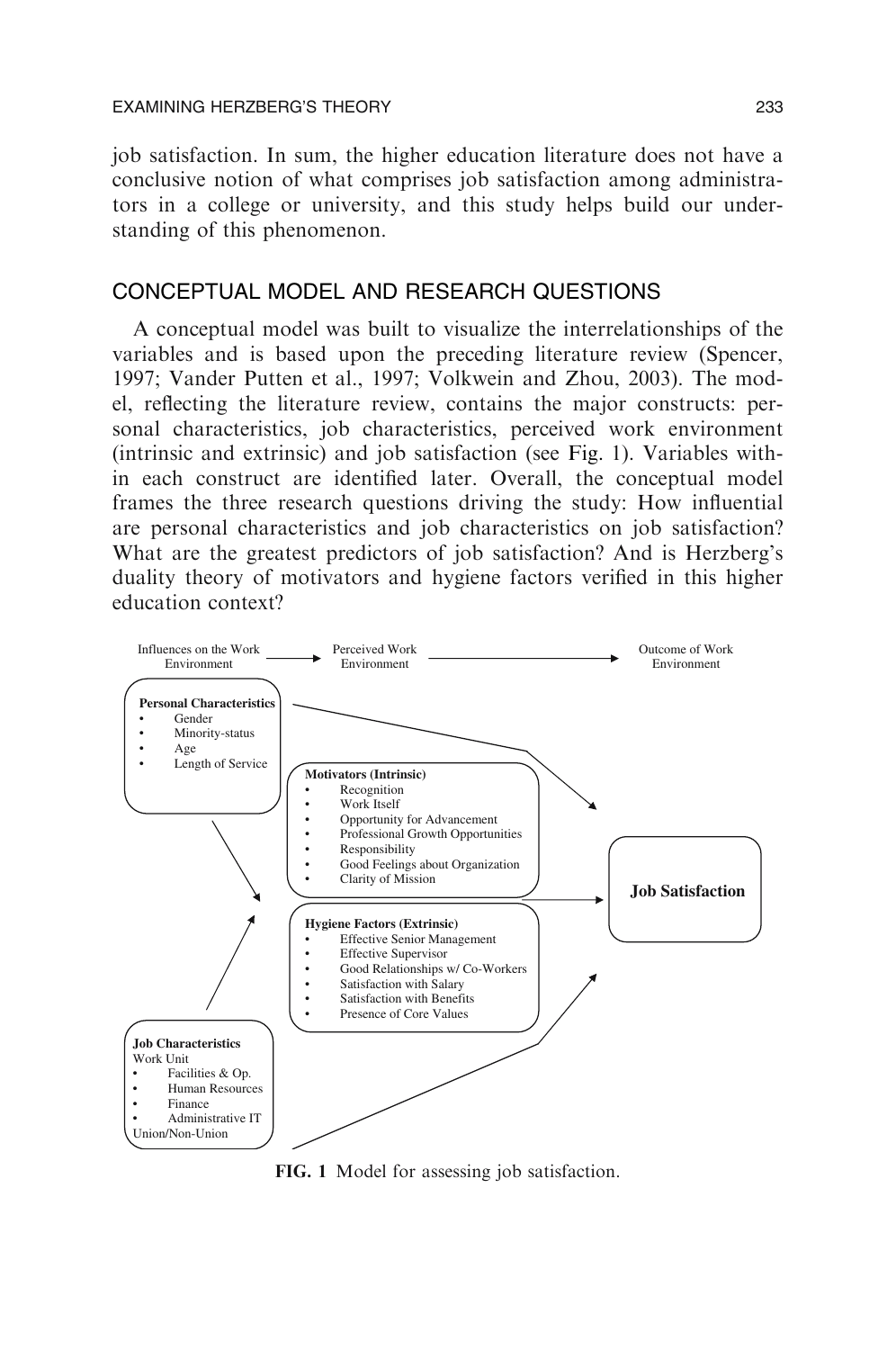The dependent variable in the model is job satisfaction which is comprised of (1) whether a job meets expectations, (2) is close to an ideal job, and (3) how satisfied a person is with their job. To conceptualize the impact on this dependent variable, the framework delineates the influence of personal characteristics on job satisfaction by addressing the impact of gender, minority-status, age, and length of service. Additionally, the effect of each of the personal characteristics is assessed on the 13 perceived work environment dimensions. Second, the influences of job characteristics (work unit and union-status) are examined on both job satisfaction and the perceived work environment. Finally, controlling for the influence of personal and job characteristics, the conceptual model partitions the 13 work environment dimensions into Herzberg's motivators and hygiene factors to examine their relative influence on the outcome variable.

One limitation of the model is that the effects of environmental conditions such as state policy and economic climate are not considered. The effect of the external environment was recently examined by Volkwein and Parmley (2000) who examined whether administrators in public higher education had different levels of job satisfaction from their counterparts at private colleges and universities. By excluding the environment, the model is essentially a closed-system view of the organization (Scott, 2002). Mitigating this limitation are two considerations. First, this study is primarily interested in the internal aspects of an organization and the psychological states that carry the most predictive weight on job satisfaction, rendering the environment of secondary importance. Second, the population of business operations is not likely to be in direct contact with the external environment compared with development officers, admissions staff, and senior administrators. However, increases in accounting standards in the earlier half of this decade may have influenced financial employees within this sample.

An additional limitation of the research is that although demographic differences are examined, the impact of personality on job satisfaction is not included. Therefore, the effect of temperamental predispositions to attitudinal outcomes in a work context is unknown. It is likely that previous life experiences—including socialization before entering the labor market as well as past work experience—influence a person's evaluation of their job satisfaction. Finally, there is no variable to address differences caused by administrative rank. On average, managers may have different predictors of job satisfaction in comparison to technical employees. However, age and unionization may act as proxies for this variable in the conceptual model.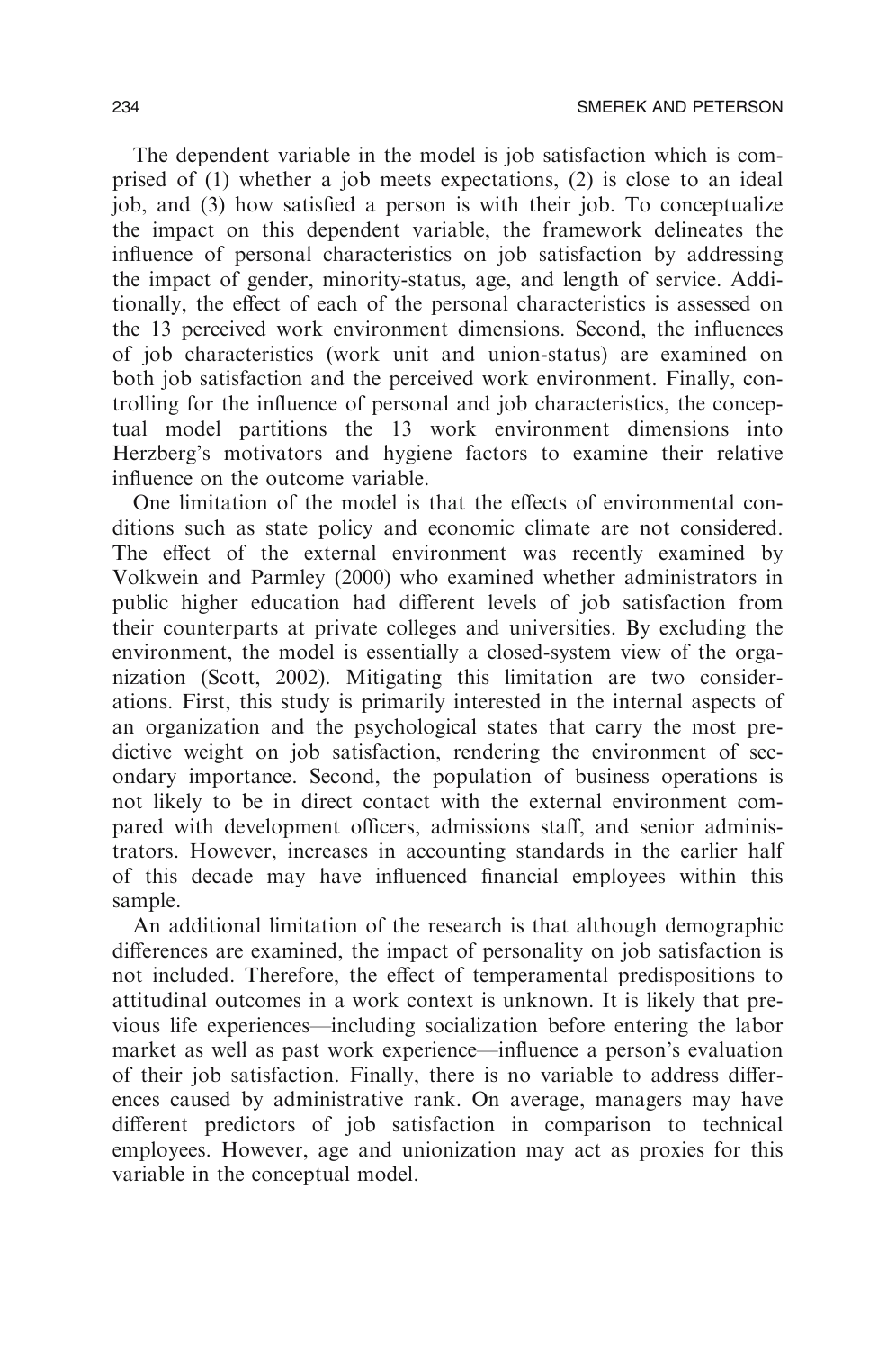#### METHODOLOGY

#### Research Approach & Instrument

To test the conceptual model and research questions a survey was conducted of the business operations employees at a large, public research university. The survey was distributed primarily online although paper surveys were available and completed by a small percentage of the sample. The 109 questions of the survey were written by an internal team which was led by an organization development specialist in business operations along with a customer satisfaction consulting firm.

The survey covered the topics of training and development; recognition and praise; collaboration and teamwork; communication; alignment with mission and goals; and feelings about one's job (a complete survey is available from the author upon request). The questions ranged from strongly disagree to strongly agree on a 10-point Likert scale. In addition to the 109 questions, the following six demographic items were included: area of employment, union membership, sex, age, being a member of a racial or ethnic minority, and length of service at the university.

#### Population and Sample

The survey was administered to the business operations division comprised of 36 units that report to an executive vice president. Totaling 2754 employees in the administrative division, the overall response rate was 79% ( $N = 2180$ ). The response rates varied by unit, from 66% in facilities & operations to 86% in human resources, with 193 respondents not indicating a unit. Removing non-responders of work unit reduced the usable response rate to 77.6%. With a relatively high response rate, the non-respondent bias is likely negligible.

It should be noted that the specific population used in this study, business operations, is likely to vary from different subcultures in the university. Therefore, the sample population may represent a different sensitivity to job satisfaction predictors than individuals in different university departments. Although this would contradict the universality of Herzberg's theory, the study does not address this concern. For example, employees in academic affairs may show a greater sensitivity to professional growth opportunities impacting their job satisfaction, while employees in business operations may be more sensitive to *effective se*nior management. Thus, the predictors of job satisfaction may be partly contingent upon the subculture of the university department (Table 1).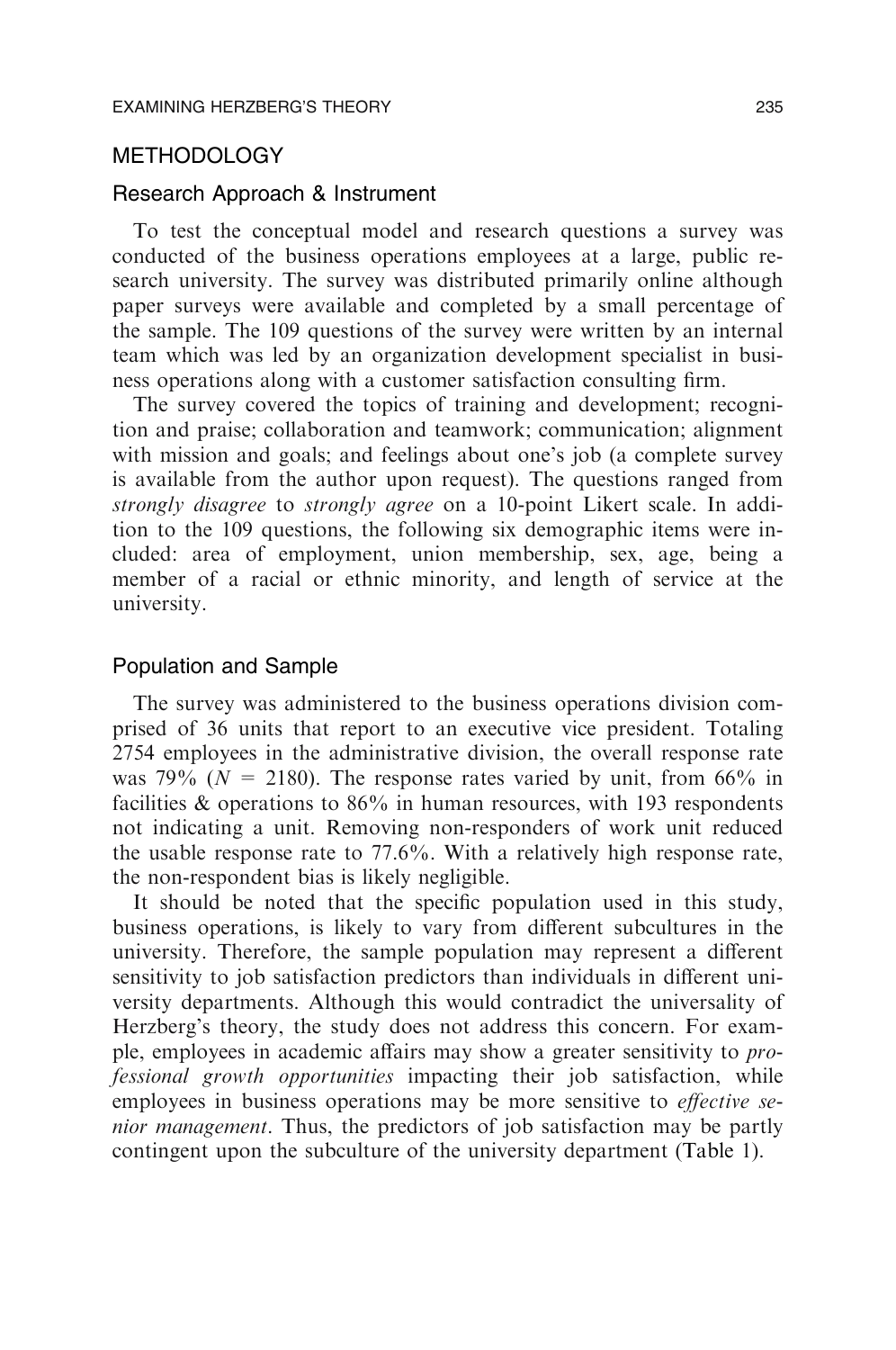| Work Unit                |       | # of Emp. $\%$ by Job Class. # of Resp. Response Rate |       |        |
|--------------------------|-------|-------------------------------------------------------|-------|--------|
| Finance                  | 550   | 20%                                                   | 430   | 78%    |
| Facilities & operations  | 1702  | $62\%$                                                | 1127  | $66\%$ |
| Human resources          | 176   | $6\%$                                                 | 152   | 86%    |
| Administrative IT        | 326   | $12\%$                                                | 278   | 85%    |
| Total                    | 2754  | $100\%$                                               | 2180  | 79%    |
| Unidentifiable (removed) | (193) |                                                       | (193) |        |
| Total working sample     | 2561  |                                                       | 1987  | 77.6%  |

TABLE 1. Response Rates by Work Unit

#### Analysis

The first stage of analysis was data reduction through principle component analysis (PCA) with a direct oblimin rotation on the job satisfaction and perceived work environment questions. This process was conducted to identify factors approximate to Herzberg's work environment dimensions and resulted in 13 factors. A questionnaire item was included into a factor for which it had the highest loading and if the loading was above .4. The 13 factors that resulted are displayed in Table 2. Values for each factor were put on a consistent scale by taking the sum of the scores on the items multiplied by the factor loadings and dividing it by the sum of the loadings. Dividing the weighted total of the items by the sum of the loadings puts the factors on a consistent 1–10 scale and allows for comparison. Overall, 75 of the 109 questions converged into the 13 factors. For all of the factors a higher score indicates a more positive response. Reliability tests were conducted for each of the 13 factors, and they range from .76 to .97, with an average reliability of .89. The reliability of each factor is also reported in Table 2.

In addition to the 13 perceived work environment factors, three items converged into a job satisfaction index. The three questions that converged were: (1) Imagine your ideal job. How well does your current position compare to that ideal job? (2) Overall, how satisfied are you with your job? (3) Consider all the expectations you had when you started your current job. To what extent does your current job fall short or exceed those expectations? The factor loadings of these items and the reliability of the dependent variable is reported in Table 2.

Table 3 illustrates the connection of the factors found in the survey with Herzberg's motivators and hygiene factors. Of Herzberg's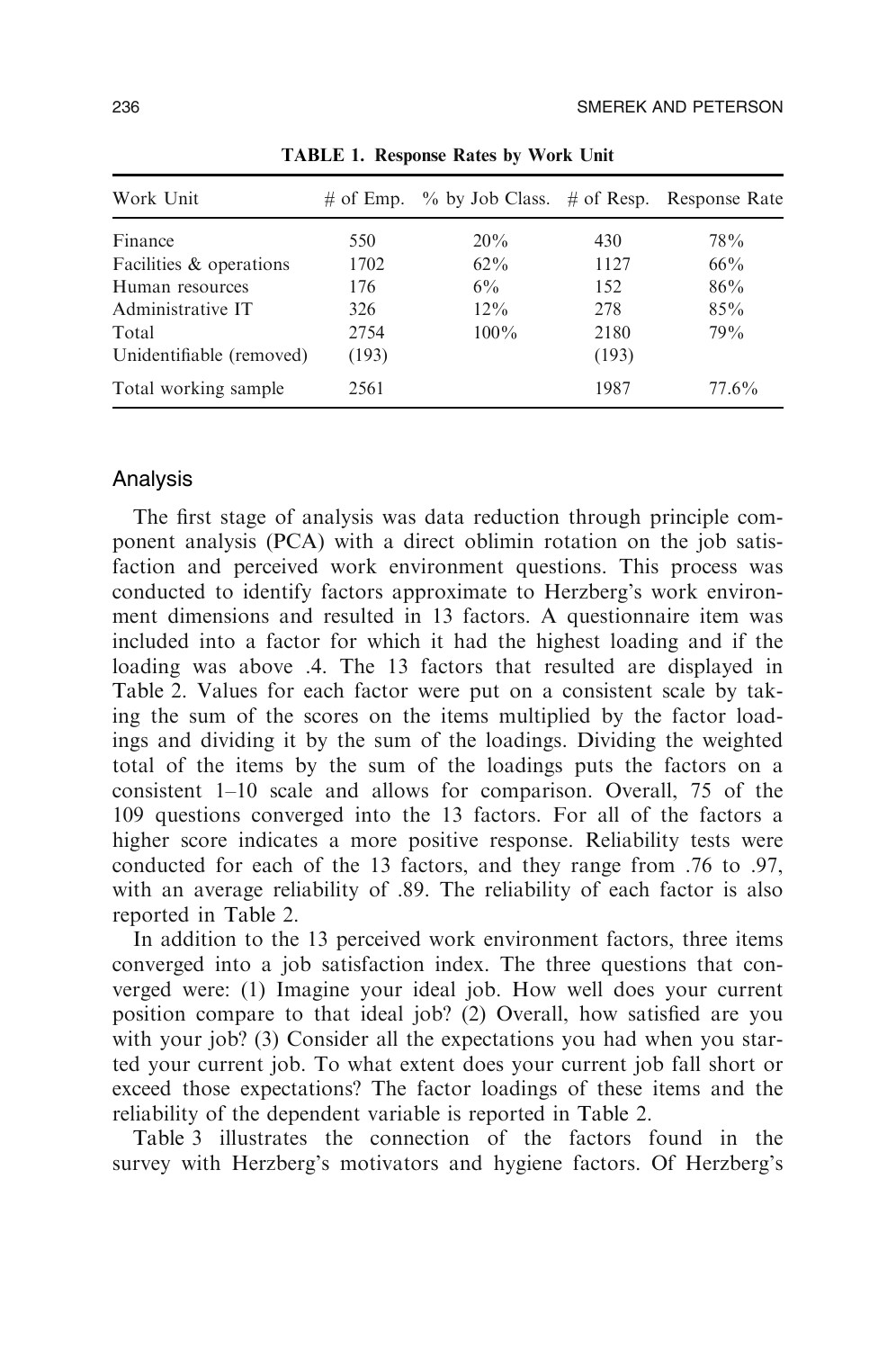|                                                                                                                                 | Loading        |
|---------------------------------------------------------------------------------------------------------------------------------|----------------|
| <i>Job Satisfaction</i> ( $\alpha$ = .874)                                                                                      |                |
| Imagine your ideal job. How well does                                                                                           | 0.690          |
| your current position compare to that ideal job?                                                                                |                |
| Overall, how satisfied are you with your job?                                                                                   | 0.670          |
| Consider all the expectations you had                                                                                           | 0.662          |
| when you started your current job.                                                                                              |                |
| To what extent does your current job fall short                                                                                 |                |
| or exceed those expectations?                                                                                                   |                |
| Motivators                                                                                                                      |                |
| <i>Recognition</i> ( $\alpha$ = .823)                                                                                           |                |
| My customers recognize my good work                                                                                             | 0.715          |
| My contributions are valued by members of the                                                                                   | 0.635          |
| Univ. community outside of business & operations                                                                                |                |
| In the last 7 days I have received recognition or                                                                               | 0.528          |
| praise for doing good work                                                                                                      |                |
| I get appropriate recognition when I have done                                                                                  | 0.446          |
| something extraordinary                                                                                                         |                |
| Expressions of thanks and appreciation are common                                                                               | 0.405          |
| in my unit/department                                                                                                           |                |
| Work Itself ( $\alpha$ = .920)                                                                                                  |                |
| I enjoy the type of work I do                                                                                                   | 0.758          |
| My job is interesting                                                                                                           | 0.731          |
| My job gives me a sense of accomplishment                                                                                       | 0.633          |
| I make a difference in my unit/department                                                                                       | 0.507          |
| Opportunities for Advancement ( $\alpha$ = .920)                                                                                |                |
| Opportunities for advancement or promotion                                                                                      | 0.798          |
| exist within the University                                                                                                     |                |
| I know what is required of me to advance                                                                                        | 0.797          |
| within the University                                                                                                           |                |
| Internal candidates receive fair consideration                                                                                  | 0.650          |
| for open positions                                                                                                              |                |
| Information about job vacancies within the                                                                                      | 0.528          |
| University is readily available                                                                                                 |                |
| Professional Growth Opportunities ( $\alpha$ = .893)                                                                            |                |
| My unit/department offers the training or education                                                                             | 0.823          |
| that I need to grow in my job                                                                                                   |                |
| I have received the necessary training to do my job well<br>I have had opportunities at work to learn and grow in the past year | 0.768          |
|                                                                                                                                 | 0.748<br>0.702 |
| There is someone at work who encourages my development<br>Someone has talked to me about my progress in the past year           | 0.666          |
|                                                                                                                                 |                |

## TABLE 2. Factors and Items Resulting from Factor Analysis of Perceived Work Environment and of Job Satisfaction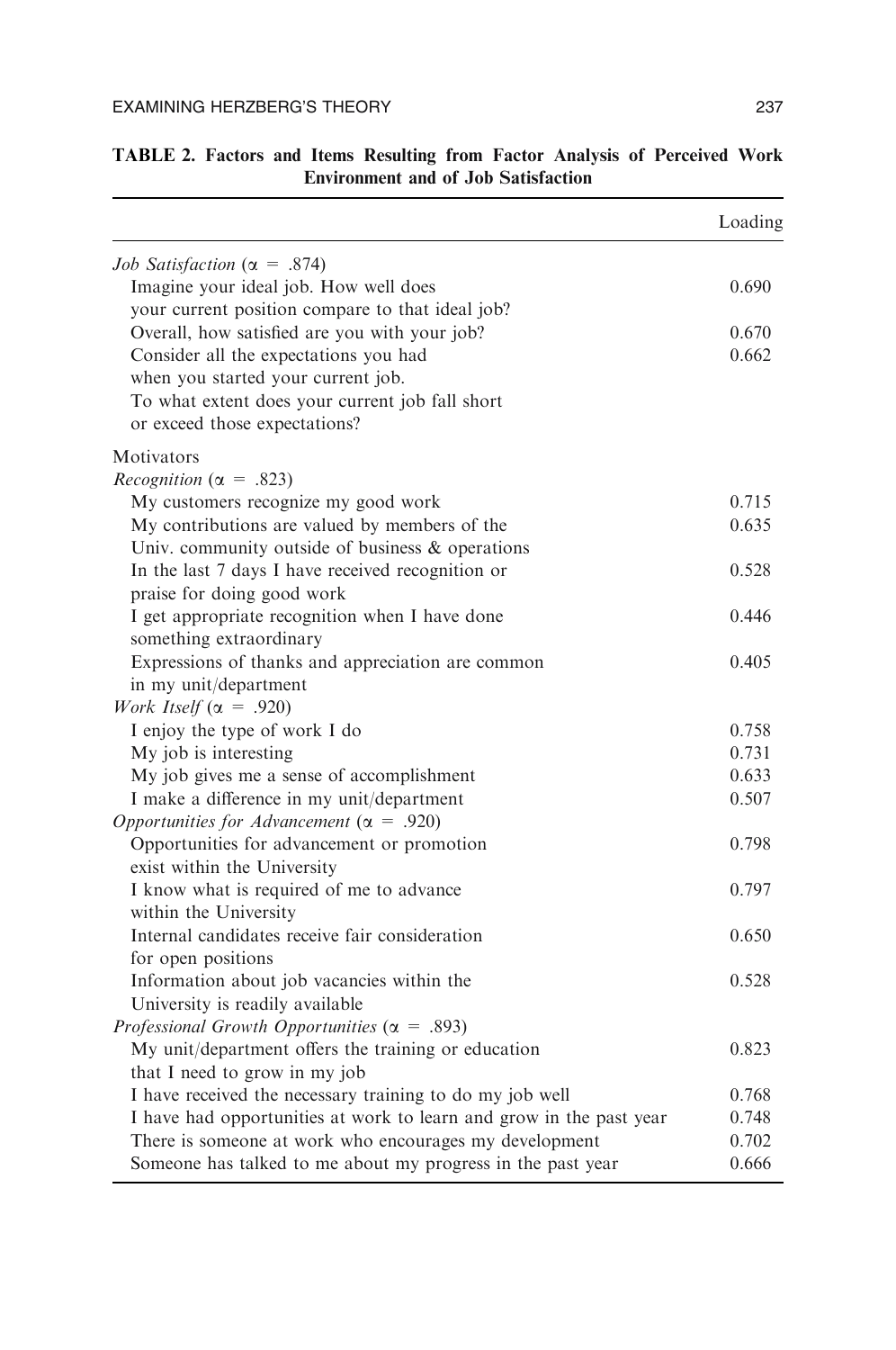|                                                                   | Loading        |
|-------------------------------------------------------------------|----------------|
| <i>Responsibility</i> ( $\alpha$ = .870)                          |                |
| I have control over how I do my work                              | 0.699          |
| My opinion counts at work                                         | 0.590          |
| I have a say in decisions that affect my work                     | 0.640          |
| The physical environment allows me to do my job                   | 0.624          |
| I have the necessary resources, tools or                          | 0.613          |
| equipment to do my job                                            |                |
| Good Feelings about Organization ( $\alpha$ = .946)               |                |
| I feel a strong sense of belonging to the University              | 0.817          |
| I enjoy discussing the University with people                     | 0.810          |
| who do not work here                                              |                |
| I have a strong commitment to the University                      | 0.776          |
| I am proud to work for the University                             | 0.751          |
| I care about the future of the University                         | 0.730          |
| Clarity of Mission ( $\alpha$ = .913)                             |                |
| I understand how my work supports                                 | 0.754          |
| the mission of business operations                                |                |
| I understand how my work supports                                 | 0.745          |
| the University's mission of research, teaching and service        |                |
| I understand how my work supports                                 | 0.701          |
| the mission of my unit/department                                 |                |
| I know what is expected of me at work                             | 0.535          |
| Work is organized so that each person can see                     | 0.519          |
| the rel. between his/her job and the goals of the org.            |                |
| The goals of my unit/department are clear to me                   | 0.435          |
|                                                                   |                |
| <b>Hygiene Factors</b>                                            |                |
| <i>Effective Senior Management</i> ( $\alpha$ = .955)             |                |
| Senior management keeps employees informed                        | 0.764<br>0.722 |
| Senior management effectively communicates                        |                |
| the goals and strategies of our unit/department                   |                |
| Senior management demonstrates leadership practices               | 0.689          |
| that are consistent with the stated values of our unit/department |                |
| Effective Supervisor ( $\alpha$ = .970)                           |                |
| My supervisor communicates well                                   | 0.891          |
| My supervisor manages people effectively                          | 0.878          |
| My supervisor is an effective decision-maker                      | 0.858          |
| Overall, how would you rate your supervisor?                      | 0.851          |
| My supervisor creates an environment that fosters trust           | 0.836          |
| My supervisor is approachable and easy to talk with               | 0.819          |
| My supervisor cares about me as a person                          | 0.766          |

TABLE 2. (Continued)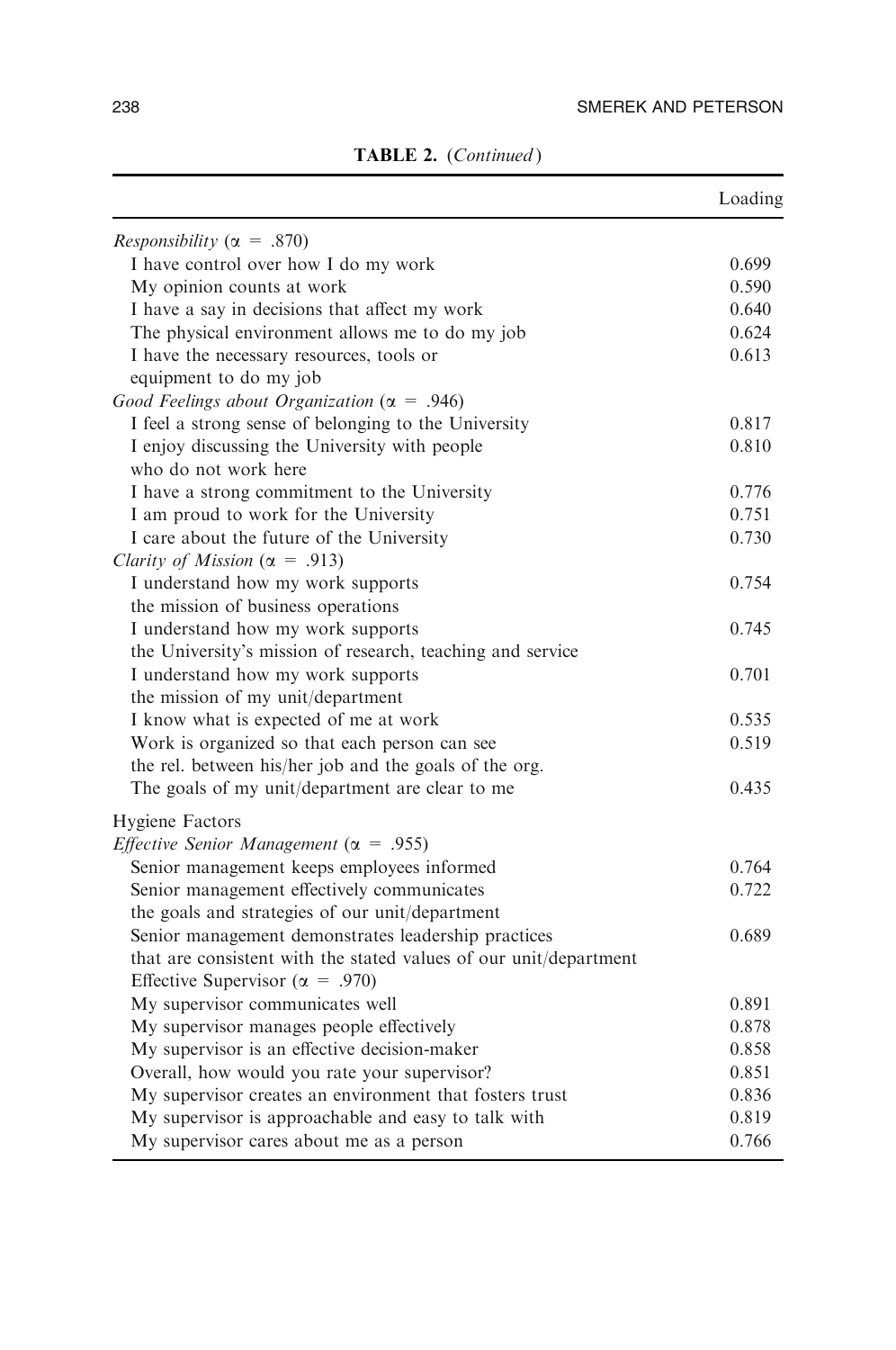|                                                                       | Loading |
|-----------------------------------------------------------------------|---------|
| My supervisor is ethical in day-to-day practices                      | 0.764   |
| My supervisor gives me constructive feedback                          | 0.749   |
| on my performance                                                     |         |
| My supervisor deals effectively with poor performance                 | 0.748   |
| My supervisor treats me with respect                                  | 0.743   |
| My supervisor recognizes me for doing good work                       | 0.697   |
| My supervisor considers my ideas                                      | 0.682   |
| My supervisor trusts me                                               | 0.649   |
| My supervisor has a clear view of where our                           | 0.567   |
| department is going and how to get there                              |         |
| Good Relationships with Co-workers ( $\alpha$ = .933)                 |         |
| I trust my co-workers                                                 | 0.904   |
| I am consistently treated with respect by my co-workers               | 0.888   |
| I can count on my co-workers to help out when needed                  | 0.882   |
| My co-workers and I work as part of a team                            | 0.849   |
| People care about each other in my unit/department                    | 0.787   |
| Someone in my unit/department cares about me as a person              | 0.586   |
| When I joined my unit/department, I was made to feel welcome          | 0.566   |
| My workgroup collaborates effectively with other                      | 0.525   |
| workgroups or departments                                             |         |
| Satisfaction with Salary ( $\alpha$ = .833)                           |         |
| My salary/pay rate is competitive when                                | 0.860   |
| compared to similar jobs at other organizations                       |         |
| I am fairly paid for the work I do                                    | 0.846   |
| Salary/pay increases are appropriate                                  | 0.795   |
| I understand how my base salary is determined                         | 0.636   |
| My salary/pay rate is a significant factor in my decision             | 0.617   |
| to stay at the University                                             |         |
| Satisfaction with Benefits ( $\alpha$ = .840)                         |         |
| The University's benefits package meets my needs                      | 0.855   |
| My costs associated with the benefits plan                            | 0.796   |
| (co-pays, deductibles, premiums) are reasonable                       |         |
| The benefits package is a significant factor in                       | 0.761   |
| my decision to stay at the University                                 |         |
| The University's benefits package has been adequately explained to me | 0.636   |
|                                                                       |         |
| Presence of Core Values ( $\alpha$ = .756)                            |         |
| Ignoring business & operations core values                            | 0.826   |
| at work will get you in trouble                                       |         |
| There is a clear and consistent set of values                         | 0.648   |
| that governs the way we do business.                                  |         |
| All units/departments of business & operations share common values    | 0.514   |

TABLE 2. (Continued)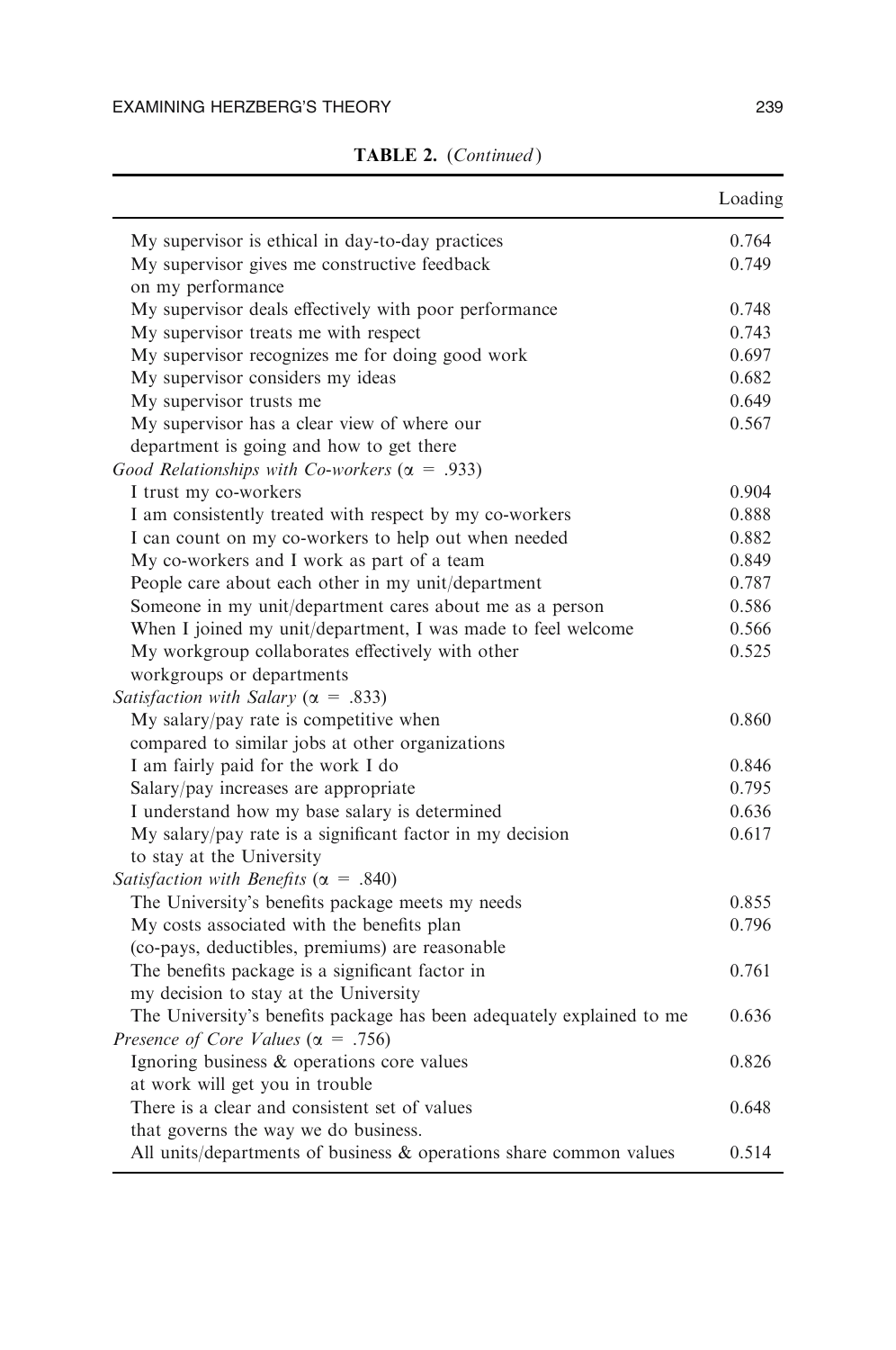| Herzberg's Classifications                     | Factor Indices Found<br>in Factor Analysis (See Table 2<br>for Questions Included in Each Factor) |
|------------------------------------------------|---------------------------------------------------------------------------------------------------|
| <i>Motivators</i>                              |                                                                                                   |
| Recognition                                    | Recognition                                                                                       |
| Work Itself                                    | Work Itself                                                                                       |
| Advancement                                    | Opportunity for advancement                                                                       |
| Growth                                         | Professional growth opportunities                                                                 |
| Responsibility                                 | Responsibility                                                                                    |
| Achievement                                    | No related questions on survey                                                                    |
| Non-matching Motivators                        | Clarity of mission                                                                                |
| Found in Survey                                | Good feelings about organization                                                                  |
| <b>Hygiene Factors</b>                         |                                                                                                   |
| Company Policy                                 | Effective senior management                                                                       |
| and Administration                             | Satisfaction with benefits                                                                        |
| Supervision/Relationship                       | Effective supervisor                                                                              |
| with Supervisor                                |                                                                                                   |
| Salary                                         | Satisfaction with salary                                                                          |
| Relationship with Peers                        | Good relationships with co-workers                                                                |
| Personal Life                                  | No comparable factor emerged                                                                      |
| Status                                         | No related questions on survey                                                                    |
| Security                                       | No related questions on survey                                                                    |
| Relationship with Subordinates                 | No related questions on Survey                                                                    |
| Work Conditions                                | No comparable factor emerged                                                                      |
| Non-matching Hygiene Factor<br>Found in Survey | Presence of core values                                                                           |

#### TABLE 3. Comparison of Herzberg's Classification and Factors Resulting from Factor Analysis

motivators, five of the six dimensions were found by completing PCA. Achievement, the missing motivator, did not have related questions in the survey. In addition, clarity of mission and good feelings about the organization emerged within the results of PCA and were classified as intrinsic factors. Regarding Herzberg's hygiene factors, less congruence was found between the survey and his classification. No approximation was found for personal life, status, security, relationship with subordinates, and work conditions. Of these five hygiene factors, three dimensions—status, security, and relationship with subordinates—did not have related questions in the survey. The survey contained comparable questions about an employee's personal life and work conditions, but they did not emerge into a robust, single factor. Presence of core values was a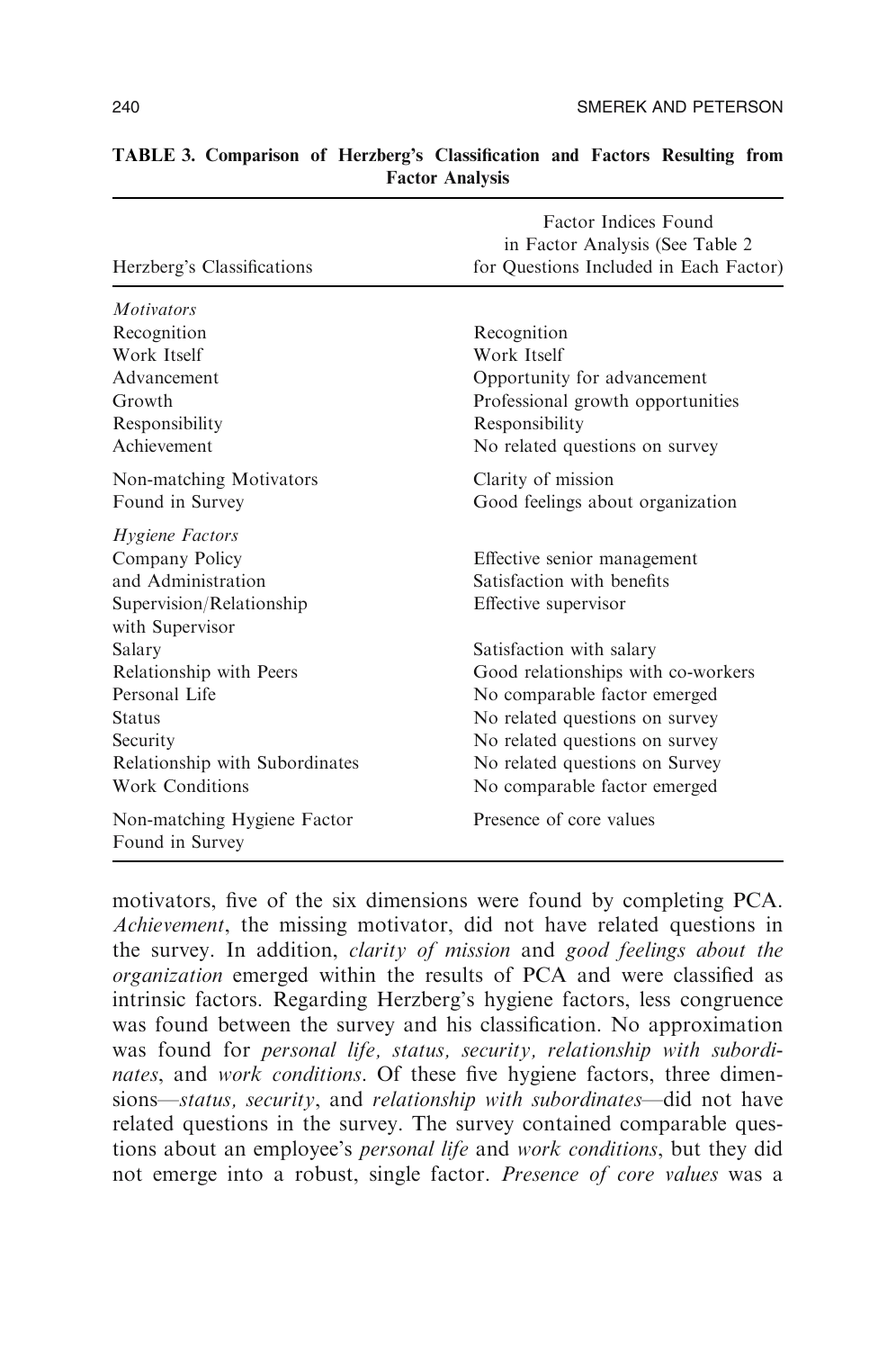latent factor that converged in the PCA and was included as a hygiene factor because the three items comprising core values do not seem to intrinsically lead to a satisfying work environment, but the absence of them, and the unethical behavior that would ensue, could lead to a dissatisfying environment.

In Table 4 personal characteristics were first analyzed to investigate the research questions of the conceptual model. T-tests were used to identify the significant differences among the categorical variables of gender and minority status with the 13 work environment factors and job satisfaction. Second, the continuous variables of age and length of service were correlated with the 13 work environment dimensions and job satisfaction.

In Table 5 the impact of job characteristics is analyzed. First, ANO-VA assesses the mean of the 13 work environment factors and job satisfaction among the four work units of finance, human resources, facilities & operations, and administrative information technology. Second, T-tests examine the mean differences among the 13 work environment factors and job satisfaction by the categorical variable of union-status.

Finally, in Table 6 the relative impact of the 13 factors controlling for personal and job characteristics is assessed using a multiple regression model to evaluate the predictive weight of the constructs in the conceptual model. In the regression analysis, cases were excluded listwise to be most conservative, resulting in an  $N = 1132$ , and facilities & operations is used as the baseline category for work unit in the regression model.

## RESULTS

This study examines relationships between an employee's personal characteristics, job characteristics, perceived work environment, and job satisfaction. The results are presented in the order of the research questions: (1) How influential are personal characteristics and job characteristics on job satisfaction? (2) What are the greatest predictors of job satisfaction? (3) And can Herzberg's duality theory of motivators and hygiene factors be verified in a higher education context?

#### Personal Characteristics

Table 4 reports the relationship between the characteristics of gender, minority-status, age, and length of service on job satisfaction. Regarding gender differences, females are more satisfied on 12 of the 13 work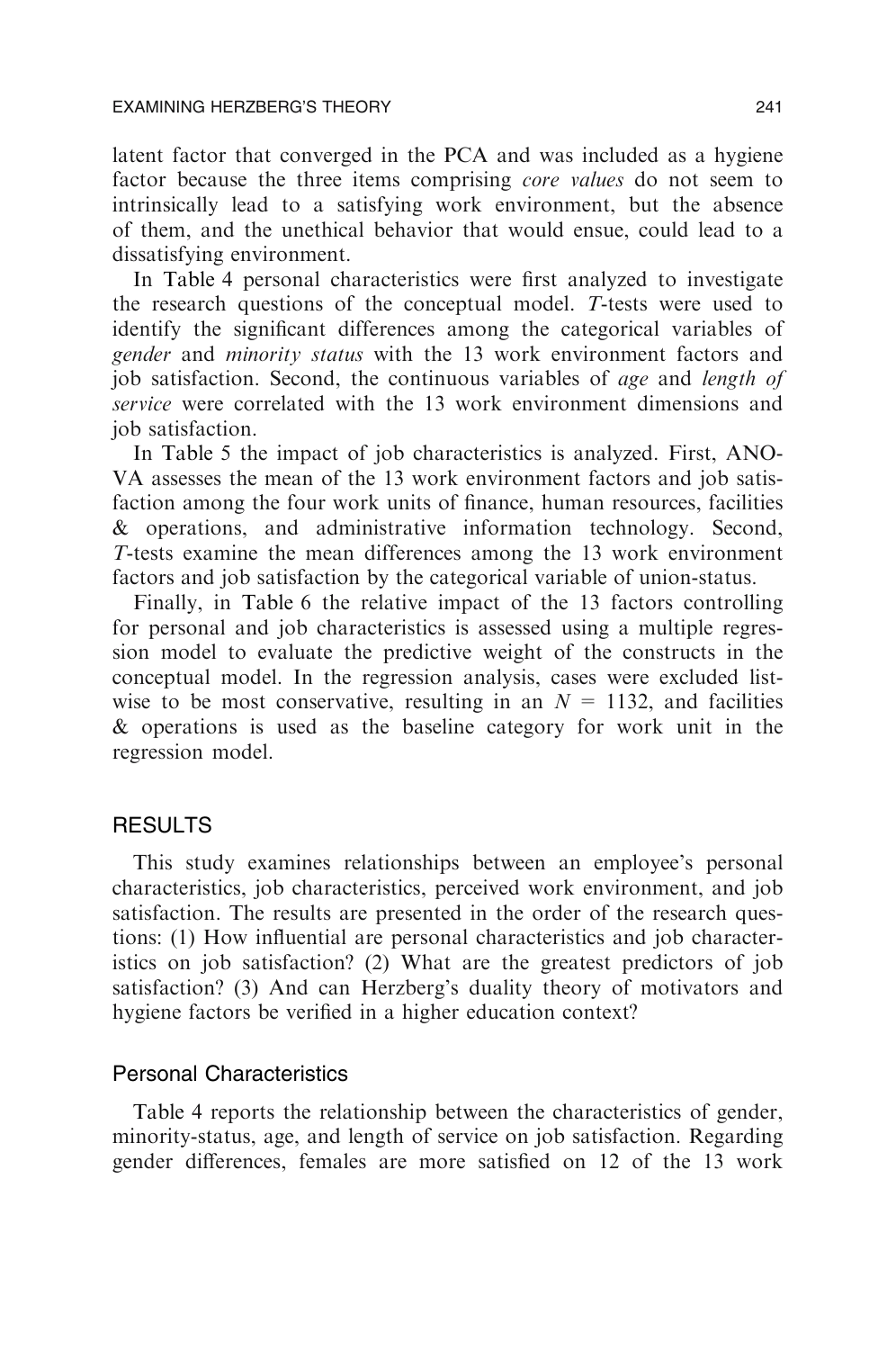|                                   |                    |                  |               |                                            |                  |               | Age                      |      | Length of<br>Service |      |
|-----------------------------------|--------------------|------------------|---------------|--------------------------------------------|------------------|---------------|--------------------------|------|----------------------|------|
| Factor                            | Male               |                  |               | Female T-test Non-minority Minority T-test |                  |               | Sig.<br>r.               | z    | Sig.<br>r,           | z    |
| Motivators                        |                    |                  |               |                                            |                  |               |                          |      |                      |      |
| Recognition                       | 6.0                | 6.5              | **            |                                            | 5.9              |               | 0.01                     | 1756 | ₩<br>$-0.06$         | 1798 |
| Work Itself                       | 7.9                |                  |               | $8.1\,$                                    | 7.4              | **            | **<br>0.11               | 1805 | 0.05                 | 1851 |
| Advancement                       | 6.3                | 7.0              | **            | 6.7                                        | 6.0              | $\frac{*}{*}$ | $-0.04$                  | 497  | $-0.05$              | 1540 |
| Professional Growth Opportunities | 5.9                | $\overline{7.1}$ | **            | 6.5                                        | 6.0              | $\frac{*}{*}$ | ×<br>$-0.05$             | 1770 | **<br>$-0.11$        | 1813 |
| Responsibility                    | 6.9                | 7.4              |               | 7.2                                        | 6.8              |               | $-0.01$                  | 1787 | $-0.04$              | 1833 |
| Good Feelings about               |                    |                  |               | 8.3                                        | 8.0              | $\frac{*}{*}$ | 0.03                     | 1790 | $-0.01$              | 1836 |
| Organization                      |                    |                  |               |                                            |                  |               |                          |      |                      |      |
| Clarity of Mission                | 7.4                | 8.0              | **            | 7.7                                        | 7.4              | $\frac{*}{*}$ | 0.04                     | 1779 | 0.01                 | 1825 |
| Hygiene Factors                   |                    |                  |               |                                            |                  |               |                          |      |                      |      |
| Effective Senior Management       | 5.5                |                  | $\frac{*}{*}$ | 6.0                                        | 5.4              | $\frac{*}{*}$ | $-0.04$                  | 1784 | **<br>$-0.07$        | 1828 |
| Effective Supervisor              | $6.7$              | $\overline{7.1}$ | **            | 6.9                                        | 6.6              |               | $-0.02$                  | 1686 | $-0.05$              | 1729 |
| Good Relationships                | 7.3                | 7.8              | **            | 7.6                                        | 6.9              | **            | $-0.01$                  | 1754 | $-0.02$              | 1796 |
| with Co-Workers                   |                    |                  |               |                                            |                  |               |                          |      |                      |      |
| Satisfaction with Salary          | 5.6                | 5.5              |               | 5.7                                        |                  | **            | 0.04                     | 1758 | $-0.01$              | 1806 |
| Satisfaction with Benefits        | 7.0                | 8.0              |               | 7.6                                        | $\overline{7.1}$ | $\frac{*}{*}$ | $\frac{*}{*}$<br>$-0.07$ | 1787 | **<br>$-0.10$        | 1837 |
| Presence of Core Values           | 6.2                | 6.5              | $* *$         | 6.3                                        | 6.1              |               | $-0.01$                  | 1722 | **<br>$-0.09$        | 1764 |
| Job Satisfaction                  | 5.9                | $\overline{61}$  |               | 61                                         | 5.4              | $\frac{*}{*}$ | $\overset{*}{*}$<br>0.08 | 1808 | $-0.01$              | 1735 |
|                                   | $N = 1031 N = 835$ |                  |               | $= 1522$<br>$\geq$                         | $N = 277$        |               |                          |      |                      |      |
|                                   | 55%                | 45%              |               | 85%                                        | 15%              |               |                          |      |                      |      |

## 242 SMEREK AND PETERSON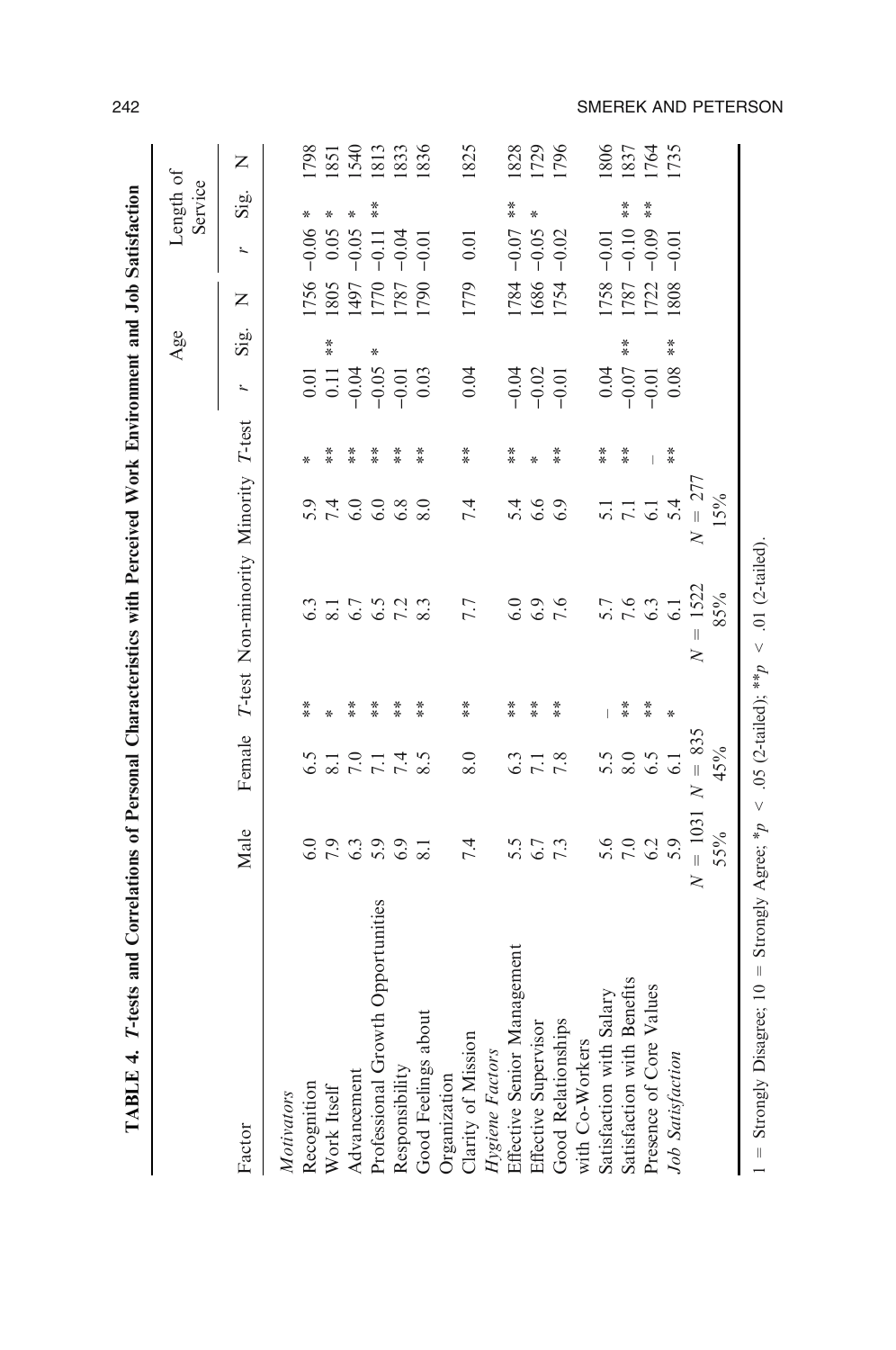| A Dana                          |  |
|---------------------------------|--|
|                                 |  |
| .<br>,<br>l'Union-status v      |  |
| $\mathbf{I}$<br>ļ               |  |
|                                 |  |
|                                 |  |
|                                 |  |
|                                 |  |
|                                 |  |
| TABLE 5. ANOVA of Work Unit and |  |
|                                 |  |
|                                 |  |
|                                 |  |

| Factor                      |                  | Finance Facilities & Op. Human Res. Admin. IT Welch F* Sig. F Non-union Union T-test |                   |                                                                       |              |                   |                          |                |               |
|-----------------------------|------------------|--------------------------------------------------------------------------------------|-------------------|-----------------------------------------------------------------------|--------------|-------------------|--------------------------|----------------|---------------|
| Motivators                  |                  |                                                                                      |                   |                                                                       |              |                   |                          |                |               |
| Recognition                 | 6.6              |                                                                                      |                   |                                                                       |              | $\frac{*}{*}$     | 6.6                      |                | $\frac{1}{2}$ |
| Work Itself                 | $\overline{8.1}$ | 7.8                                                                                  |                   |                                                                       | 31.1<br>13.7 | $*$               | $\overline{\phantom{0}}$ |                | $*$           |
| Advancement                 | 7.3              | $\overline{61}$                                                                      | 7.3               |                                                                       |              | $\frac{*}{*}$     | 7.0                      |                | $\frac{*}{*}$ |
| Prof. Growth Opportunities  | 7.5              |                                                                                      | 7.3               |                                                                       | 32.0         | $\frac{*}{*}$     | $\overline{7.1}$         |                | $\frac{*}{*}$ |
| Responsibility              | 7.7              | 5.7<br>6.7                                                                           | 7.8               |                                                                       | 39.6         | $\frac{*}{*}$     | 7.5                      | とうせいひこく せんせいせい | $\frac{*}{*}$ |
| Good Feelings about         | 8.6              | 8.0                                                                                  | 8.7               |                                                                       | 15.6<br>37.5 | $\frac{*}{*}$     | 8.5                      |                | $*$           |
| Clarity of Mission          | 8.3              | 7.3                                                                                  | 8.2               | 7.9                                                                   |              | $\frac{*}{*}$     | 8.0                      | 6.9            | $\frac{*}{*}$ |
| Hygiene Factors             |                  |                                                                                      |                   |                                                                       |              |                   |                          |                |               |
| Effective Senior Management | 6.9              | $\overline{51}$                                                                      | 6.9               |                                                                       |              | $\frac{*}{*}$     |                          | $4\cdot$       | $\frac{*}{*}$ |
| Effective Supervisor        | 7.2              | 6.5                                                                                  | 7.5               | 7.3                                                                   | 74.7<br>19.2 | $\frac{*}{*}$     | 7.2                      | 6.3            | $\frac{*}{*}$ |
| Good Rel. with Co-workers   | 8.0              | $\overline{7.1}$                                                                     | 8.2               |                                                                       | 39.8         | $\frac{*}{*}$     | 7.9                      | 6.8            | $\frac{*}{*}$ |
| Satisfaction with Salary    | 5.4              | 5.4                                                                                  |                   | $\frac{1}{6}$ $\frac{1}{6}$ $\frac{1}{6}$ $\frac{1}{6}$ $\frac{1}{6}$ |              | $\stackrel{*}{*}$ | 5.6                      | 5.5            | Ï             |
| Satisfaction with Benefits  | 8.0              | 7.0                                                                                  | $6.1$<br>8.5      |                                                                       | 9.9<br>58.5  | $\frac{*}{*}$     | 8.0                      | 6.4            | $\frac{*}{*}$ |
| Presence of Core Values     | 6.8              | $\overline{61}$                                                                      | 6.6               |                                                                       | 14.7         | $\frac{*}{*}$     | 6.5                      | 5.9            | $\frac{*}{*}$ |
| Job Satisfaction            | 5                | 5.8                                                                                  | 6.5               | 6.0                                                                   | 6.2          | $\frac{*}{*}$     |                          |                | $\frac{*}{*}$ |
|                             | $N = 430$        | 127<br>$\parallel$<br>$\geq$                                                         | $= 152$<br>$\geq$ | $= 278$<br>$\geq$                                                     |              |                   | $N = 1313$               | $N = 55$       |               |
|                             | 22%              | $57\%$                                                                               | 8%                | $^{0/6}$                                                              |              |                   | 70%                      | 30%            |               |
|                             |                  |                                                                                      |                   |                                                                       |              |                   |                          |                |               |

\**Note*: Unequal group sizes violated the assumption of homogeneity of variance. Therefore, Welch *F*-ratio was used.<br>\*\*p < .01 (2-tailed). F-ratio was used. \*Note: Unequal group sizes violated the assumption of homogeneity of variance. Therefore, Welch \*\* $p < .01$  (2-tailed).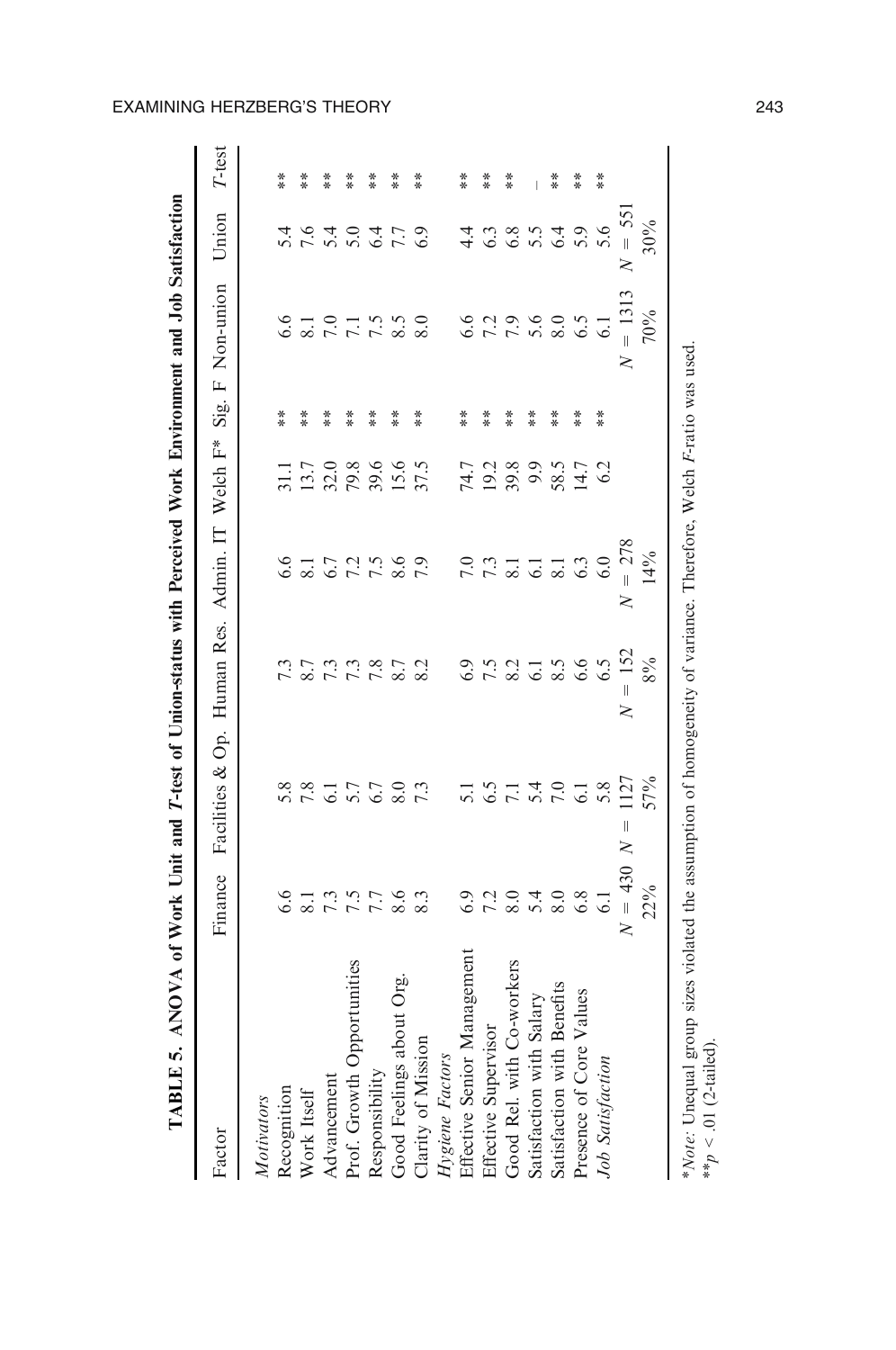|                                        | B       | SE B | Beta    | Sig. |
|----------------------------------------|---------|------|---------|------|
| Constant                               | 0.24    | 0.46 |         |      |
| <b>Personal Characteristics</b>        |         |      |         |      |
| Gender                                 | 0.00    | 0.11 | 0.00    |      |
| Minority                               | $-0.17$ | 0.14 | $-0.03$ |      |
| Age                                    | 0.14    | 0.05 | 0.07    | $*$  |
| <b>Job Characteristics</b>             |         |      |         |      |
| Finance Dummy Variable                 | $-0.06$ | 0.13 | $-0.01$ |      |
| Human Resources Dummy Variable         | $-0.16$ | 0.18 | $-0.02$ |      |
| Administrative IT Dummy Variable       | $-0.24$ | 0.15 | $-0.04$ |      |
| Union                                  | $-0.09$ | 0.14 | $-0.02$ |      |
| <b>Motivators</b>                      |         |      |         |      |
| Recognition                            | 0.02    | 0.03 | 0.02    |      |
| Work Itself                            | 0.36    | 0.03 | 0.35    | *    |
| Opportunity for Advancement            | 0.14    | 0.03 | 0.15    | *    |
| Professional Growth Opportunities      | 0.05    | 0.03 | 0.06    |      |
| Responsibility                         | 0.15    | 0.04 | 0.14    | *    |
| Good Feelings about Organization       | $-0.02$ | 0.03 | $-0.02$ |      |
| Clarity of Mission                     | $-0.14$ | 0.04 | $-0.13$ | *    |
| <b>Hygiene Factors</b>                 |         |      |         |      |
| <b>Effective Senior Management</b>     | 0.08    | 0.02 | 0.10    | *    |
| <b>Effective Supervisor</b>            | 0.15    | 0.03 | 0.16    | *    |
| Good Relationships with Co-Workers     | $-0.02$ | 0.03 | $-0.02$ |      |
| Satisfaction with Salary               | 0.11    | 0.02 | 0.12    | *    |
| Satisfaction with Benefits             | $-0.03$ | 0.03 | $-0.03$ |      |
| Presence of Core Values<br>$R^2 = .46$ | 0.00    | 0.03 | 0.00    |      |

TABLE 6. Predictors of Job Satisfaction ( $N = 1132$ )

 $*_p$  < .001.

environment dimensions with salary being the only variable where women are not more satisfied. These results mirror Spencer's finding that business operations at a university had the greatest number of significant differences based on gender (1997, 100). Of the 13 factors, the greatest difference between men and women is in their perception of professional growth opportunities, with women being substantially higher in this perception. Overall, the results suggest that females in business operations are much more satisfied with their work experience.

Regarding minority perceptions of the work environment, minorities are significantly lower on 12 of the 13 dimensions. The three greatest perceived differences between minorities and non-minorities are in advancement, relationships with co-workers, and the work itself. The only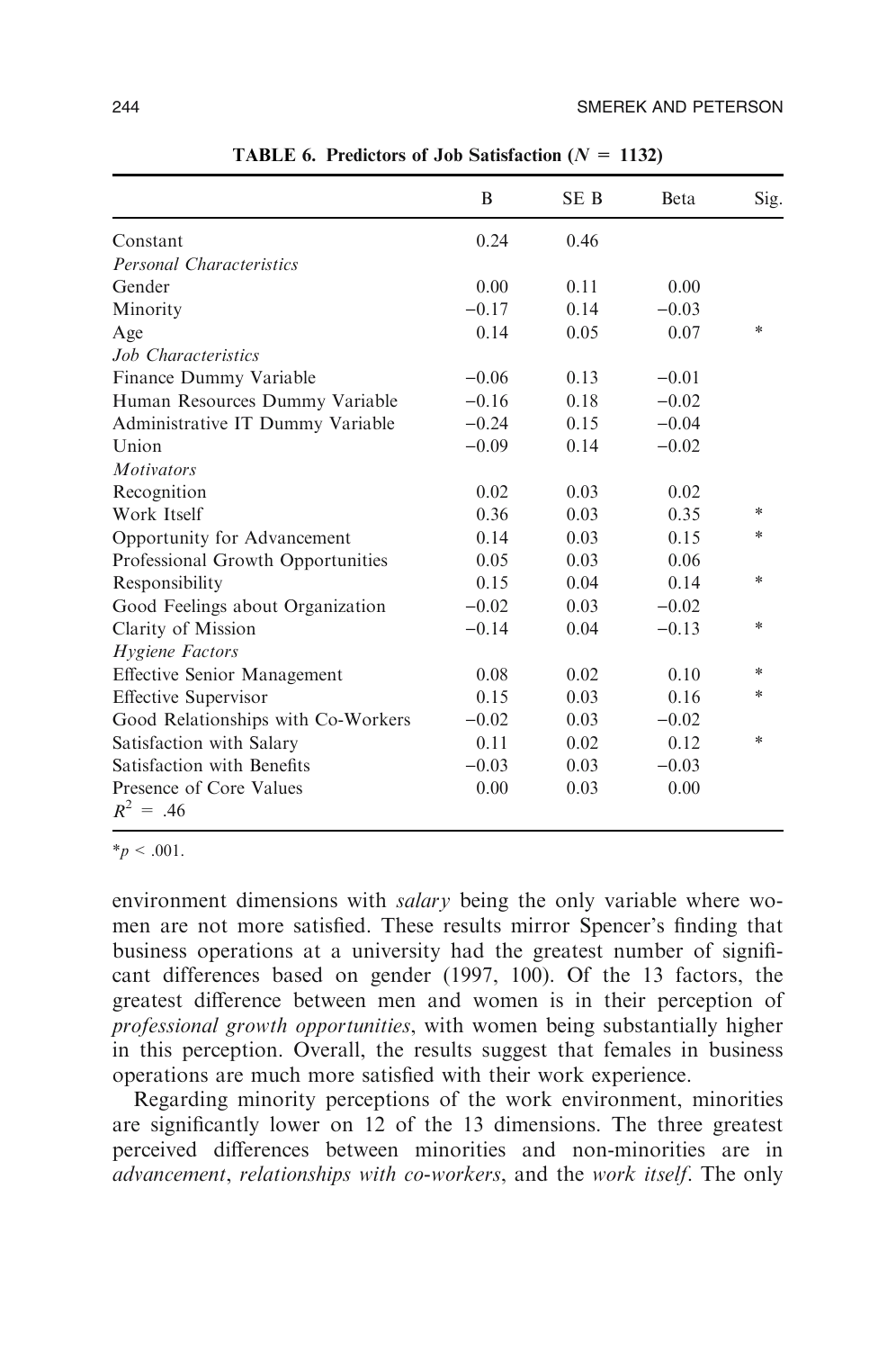area where minorities and non-minorities are not significantly different is in the perception of the presence of core values. Overall, minorities have significantly lower job satisfaction with a mean of 5.4 compared to 6.1 for non-minorities.

Age has a significant positive correlation (although of a small magnitude) with the work itself and job satisfaction. The results suggest that older employees are well-adjusted to their job and obtain more intrinsic rewards from it. There is also a significant negative correlation (although of a small magnitude) between age and the perception of professional growth opportunities and satisfaction with benefits.

Length of service is not significantly correlated with job satisfaction although there are seven negative correlations that are significant with the 13 perceived work environment dimensions (although of a small magnitude.) Therefore, as length of service increases the following perceptions decrease: recognition, advancement, professional growth opportunities, effective senior management, effective supervisor, satisfaction with benefits, and presence of core values. The only positive and significant correlation is between length of service and the work itself.

#### Job Characteristics

Table 5 reports the second aspect of the conceptual model—the effect of job characteristics on the 13 work environment dimensions and job satisfaction. Regarding the influence of work unit, employees in facilities & operations are less satisfied than people in finance, human resources, and information technology. In fact, facilities & operations ranks lower on all 13 work environment factors with the largest difference being their perceptions of senior management's effectiveness, advancement, and professional growth opportunities. Table 5 also indicates that human resource employees are the most satisfied on 8 of the 13 factors and in overall job satisfaction. Relatively speaking, they are the most satisfied with *recognition* and *benefits*. The item with the most parity among the four work units is in satisfaction with salary.

Regarding union-status, Table 5 reports that unionized employees are less satisfied than non-union members. In fact, union workers rank below non-union staff on all 13 of the work environment dimensions. The low level of satisfaction among union members replicates the finding of Vander Putten et al. (1997). Perhaps not surprisingly, the largest difference between the 13 factors is in the perception of the *effectiveness of se*nior management. Union members have a 4.4 rating while non-union members average 6.6. It is unclear whether the perception of ineffective management forms unions or being in a union creates this perception.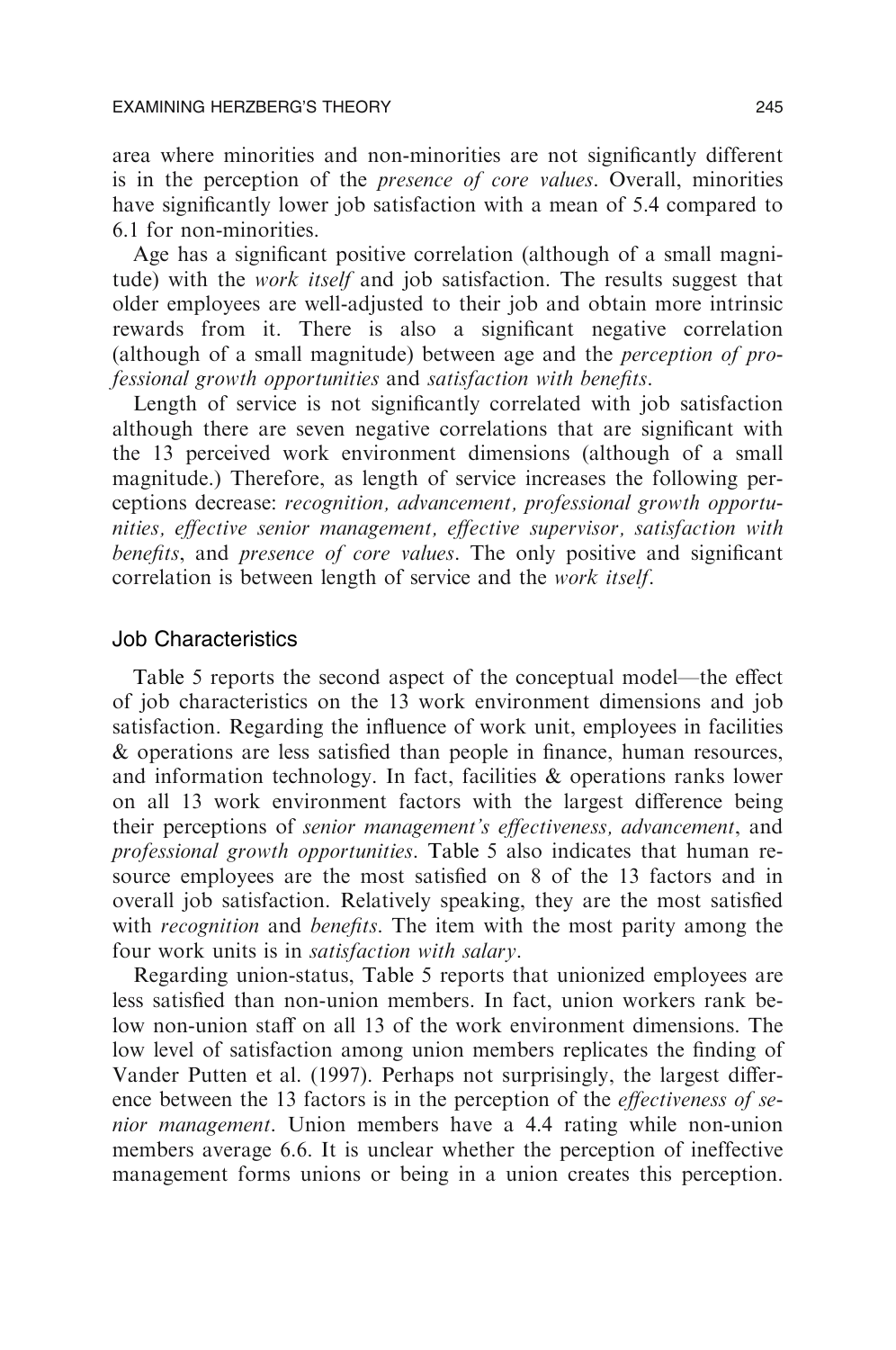Both factors probably have an influence. Similar to work unit and gender, the only area of equal perceptions between union and non-union members is in *satisfaction* with salary.

#### Predicting Job Satisfaction

After determining that several personal characteristics and both job characteristics have a significant relationship with most dimensions of the perceived work environment and with job satisfaction, the second research question explores what relative influence personal characteristics, job characteristics, and the perceived work environment have on job satisfaction. The regression model helps answer this question and the results are reported in Table 6. The model accounts for a robust amount of the variance in explaining job satisfaction with an  $R^2$  = .46. Among the personal characteristics, the only variable that has a significant positive coefficient is age. Gender and minority-status no longer exhibit an influence in comparison to the other variables. The length of service variable is not included in the regression model because the previous analysis indicated it did not have a significant correlation with the dependent variable. Regarding job characteristics, both work unit and union-status do not have significant coefficients with job satisfaction.

Concerning the perceived work environment dimensions, the work itself is the most significant and powerful predictor of job satisfaction with a  $\beta$  = .35. Of the seven motivators three variables have positive and significant coefficients: the work itself, opportunity for advancement and responsibility. One of the motivators, clarity of mission, has a negative and significant beta of  $-.13$ . Of the six hygiene factors three are significant and positive predictors of job satisfaction: effective senior management, effective supervisor, and satisfaction with salary. In sum, the results indicate that the perceived work environment variables are more important than personal characteristics or job characteristics in predicting job satisfaction. Furthermore, the results do not indicate a clear distinction of job satisfaction predictors as Herzberg's theory suggests, although the work itself does have the most predictive power.

#### DISCUSSION

#### Practical Implications

Given that job satisfaction is important to the effectiveness and vitality of an institution, there are numerous practical implications of this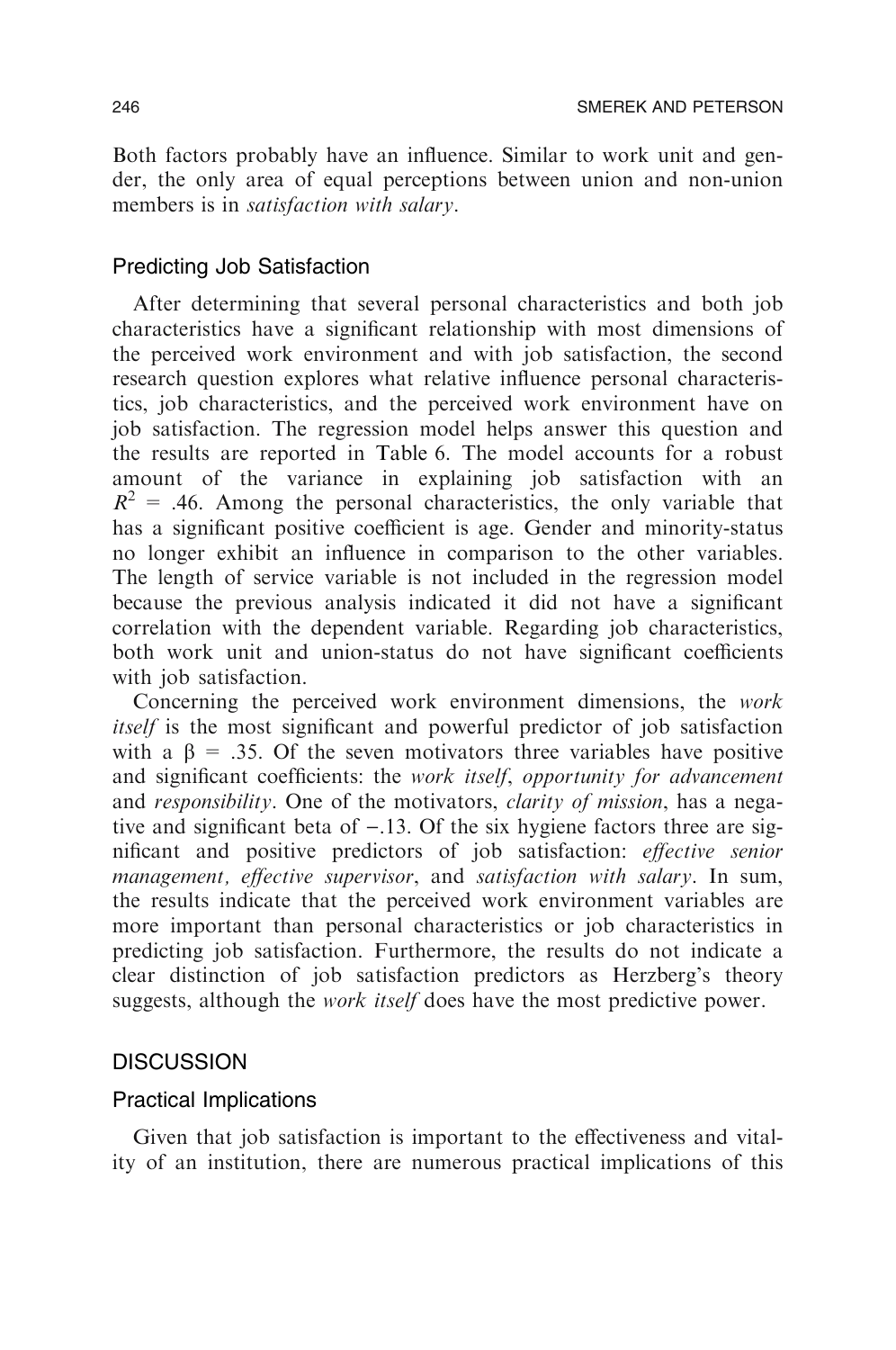research. First, job satisfaction is important, not only because of a humanistic desire to improve the quality of worklife, but also its potential impact on outcomes such as productivity and turnover (Johnsrud, Heck, and Rosser, 2000). Thus, administrators concerned with the effectiveness and vitality of their institution would be concerned with this phenomenon, and given the resource constraints at every college and university, wisely using money to impact job satisfaction will aid in their overall functioning.

Therefore, given limited resources, administrators should focus on two factors. First, although difficult to directly impact, improving the work itself is paramount. It is the strongest predictor in the model and past research has shown it has the greatest impact. The ability to change this variable is difficult, but job redesign offers a viable framework for this endeavor (Hackman, Oldham, Janson, and Purdy, 1975; Hackman & Oldham, 1980). Second, both effective supervisors and senior management are significant predictors of job satisfaction. There are 15 items in the supervisor factor, and its impact is second only to the work *itself*. Thus, supervisor training to improve communication, management, and decision-making is a significant lever to impact job satisfaction in this context.

In addition to the perceived work environment four personal characteristics and two job characteristics were explored. The regression model indicates that age is the most significant predictor of job satisfaction. Janson and Martin (1982) suggest the positive association between age and satisfaction is caused by the declining expectations of older workers. In support of this hypothesis, both age and length of service are negatively correlated with professional growth opportunities. These results replicate the findings of more comprehensive studies of worker dissatisfaction due to the structure of opportunity (Kanter, 1977), and are likely a byproduct of non-faculty members employed in a professional bureaucracy (Mintzberg, 1979). This perception was most pervasive in facilities & operations, whose jobs are very technical in nature and offer few avenues for professional growth.

In the regression model of Table 6, the implications of examining personal and job characteristics suggest only one factor remains significant while the perceived work environment has a much greater influence. This is good news for those trying to improve job satisfaction, because this research implies that it is primarily influenced by perceptual factors (which are somewhat controllable) and less influenced by the more immutable determinants like personal and job characteristics.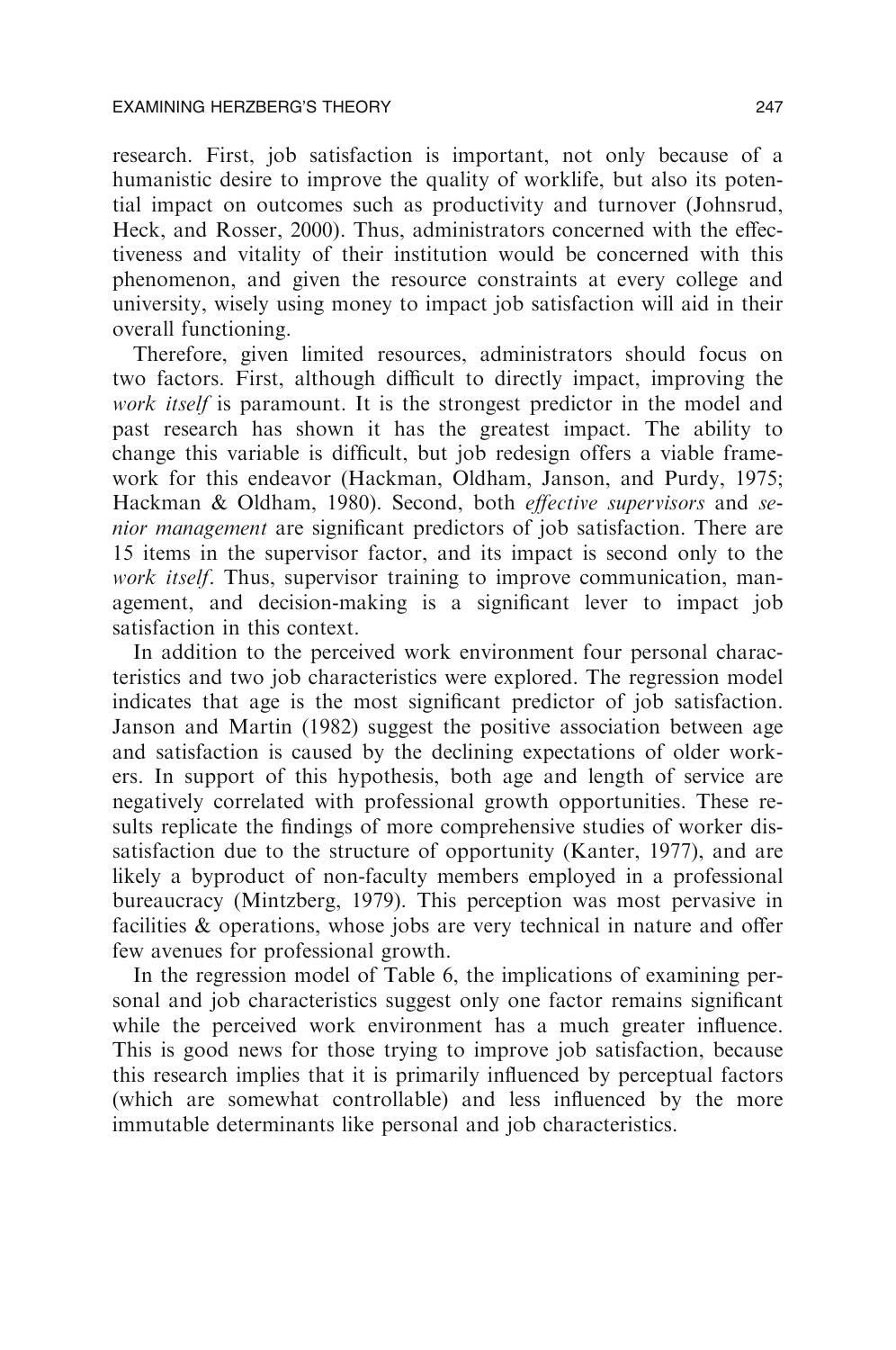#### Theoretical Implications

In examining the differences between Herzberg's motivators and hygiene factors, this research duplicate Ewen's study that found only one factor, the work itself, acted in accordance with Herzberg's conceptualization (1966). While none of the hygiene factors in the model are as powerful as the work itself, the results do not support a clear delineation between intrinsic and extrinsic dynamics as Herzberg's theory suggests. Based on this result there are two theoretical implications to be learned.

First, Herzberg's duality theory is intriguing precisely because it is simple and general, but in this context it was not accurate in predicting a clear delineation of job satisfaction determinants. Researchers have moved toward more complex formulations of job satisfaction that forgo the simplicity of Herzberg's theory. For example, Kalleberg (1977) delineates the job environment into six dimensions: (1) the intrinsic dimension, which refers to characteristics associated with the task itself; (2) the convenience dimension, which refers to good hours, pleasant physical surroundings, and convenient travel; (3) the financial dimension which includes items such as pay, fringe benefits, and job security; (4) *relationships with co-workers* and whether there are chances to make friends and meet social needs; (5) a career dimension that includes items such as whether the chances for promotion are good; and (6) resource adequacy which refers to whether there is enough help, equipment, and information required to adequately complete the job.

This example illustrates that as we move toward greater complexity in describing job satisfaction we lose simplicity. This reflects Thorngate's (1976) postulate that it is impossible for a theory of social behavior to be simultaneously general, accurate, and simple. Researchers can secure two of the three virtues, but automatically concede the third (Weick, 1979). For example, case studies are both accurate and simple but forgo being generalizable. While psychoanalytic theory is general and accurate but certainly not simple. Herzberg's theory demonstrates simple-general research, but what use is a theory if it is not accurate? Metaphors and theories such as loose coupling (Weick, 1976) and Garbage Cans (Cohen, March, and Olsen, 1972) are useful because they help us talk about complex phenomena is simple ways. Yet, when pressed they seemingly can be applied to everything, yet do not precisely explain anything. Herzberg's theory asks us to question whether the determinants of job satisfaction lie solely in the job itself (the ''intrinsic'' view), or whether satisfaction is the consequence of an interaction between the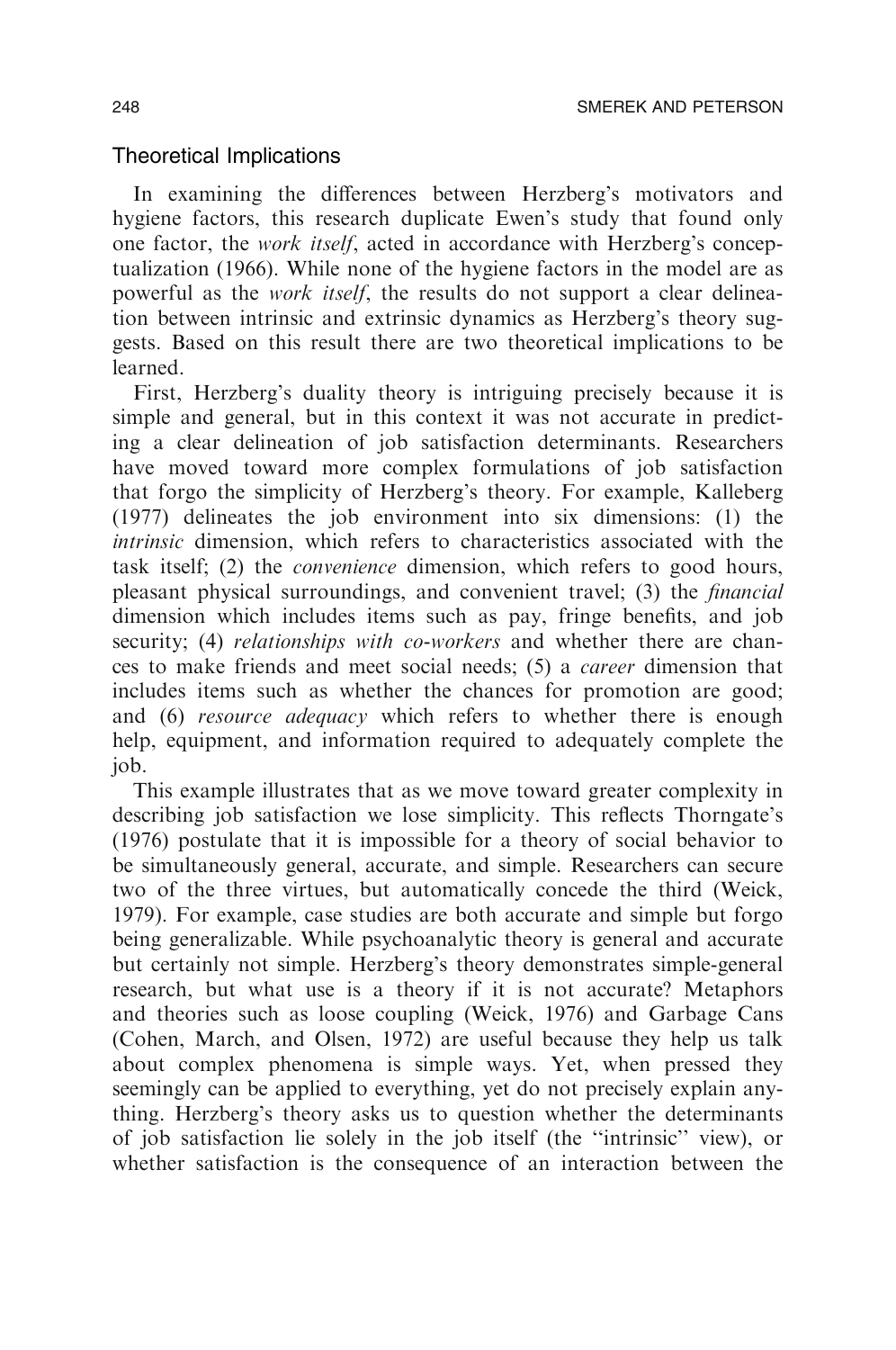worker and his/her work environment. This is a simple, yet important distinction, and illustrates that testing a theory is not always an appropriate means to determining its value.

The second theoretical implication, and one that past research on job satisfaction has shown, is that methodology profoundly affects the results obtained. Past studies of job satisfaction indicate that using Herzberg's critical-incident method supports his conclusions, while uniscalar surveys of satisfaction do not support his theory (Behling et al. 1968). The distinction between the two approaches is researching an ''incident'' that leads to satisfaction versus a stable, attitudinal entity called ''job satisfaction." An "event" and a "stable attitude" are different psychological phenomenon. Therefore, taking a theory that describes ''events'' that are motivating or dissatisfying and applying it to the ''stable attitude'' of job satisfaction has dubious worth. Therefore, an implication of this study is to be mindful of the approach you are taking because theoretical findings are highly contingent upon the method used, more so than many social scientists might want to believe.

#### ACKNOWLEDGMENT

The authors wish to thank Eric Dey for his generous comments on earlier drafts of this paper.

#### **REFERENCES**

- Austin, A. E., and Gamson, Z. F. (1983). Academic workplace: New demands, heightened tensions. ASHE/ERIC Higher Education Research Report No. 10. Washington, DC: American Association for Higher Education.
- Behling, O., Labovitz, G., and Kosmo, R. (1968). The Herzberg controversy: A critical reappraisal. Academy of Management Journal 11(1): 99–108.
- Cohen, M. D., March, J. G., and Olsen, J. P. (1972). A garbage can model of organizational choice. Administrative Science Quarterly 17: 1–25.
- Ewen, R. (1964). Some determinants of job satisfaction: A study of the generality of Herzberg's theory. Journal of Applied Psychology 48(3): 161–163.
- Hackman, J. R., Oldham, G. R, Janson, R., and Purdy, K. (1975). A new strategy for job enrichment. California Management Review 17(4): 59–76.
- Hackman, J. R., and Oldham, G. R. (1980). Work Redesign Reading, Addison-Wesley, MA.
- Hagedorn, L. S. (1994). Retirement proximity's role in the prediction of satisfaction in academe. Research in Higher Education 35(6): 711–728.
- Herzberg, F. (1987). One more time: How do you motivate employees? Harvard Business Review September–October, 109–120.
- Herzberg, F. (1966). Work and the Nature of Man, World Pub. Co, Cleveland.